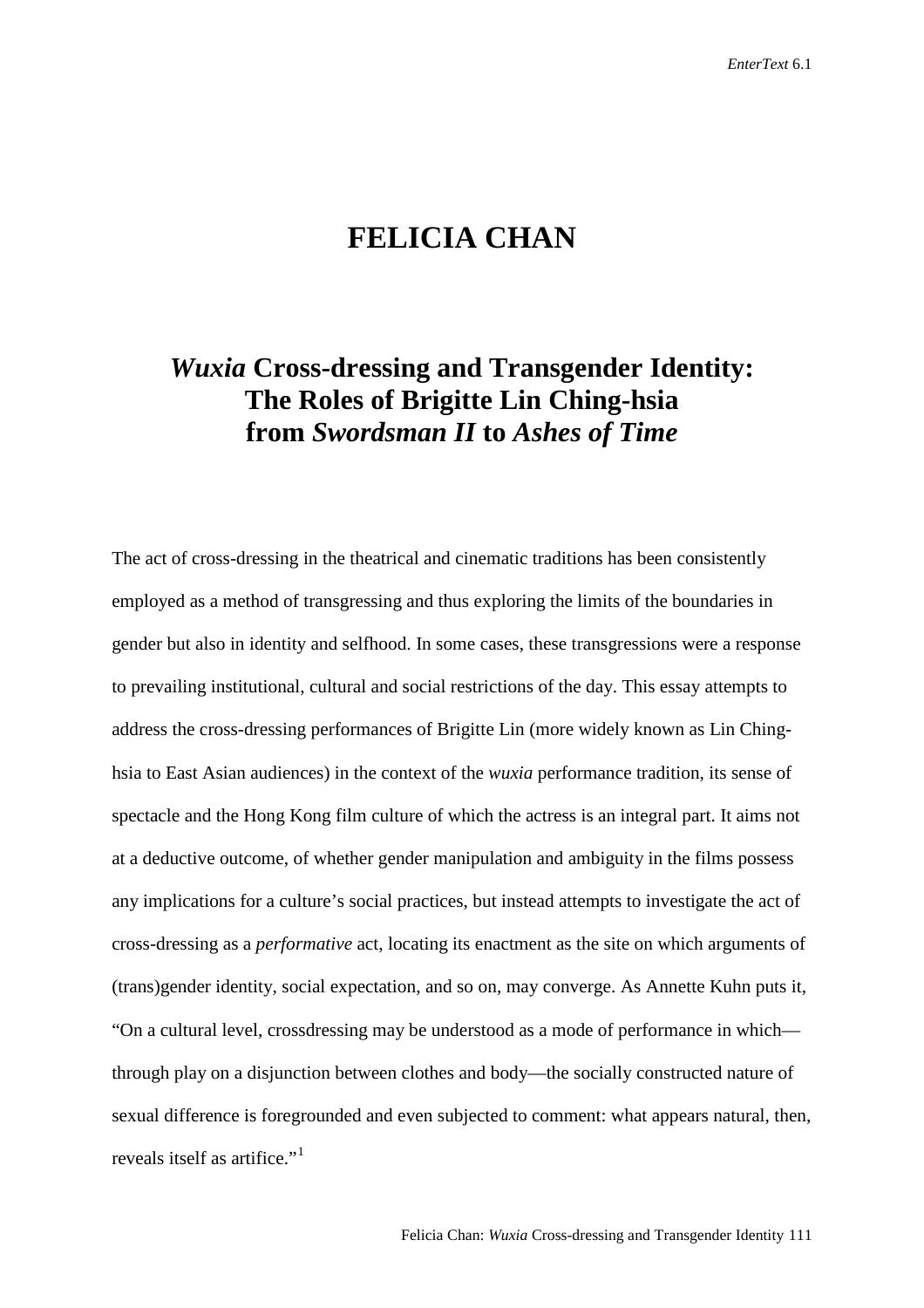The casting of Brigitte Lin in the role of Asia the Invincible in the *Swordsman* series has been said to have revived a flagging genre in Hong Kong cinema, that of the martial arts historical fantasy; by that same token, her "retirement" in 1994, with her final role as the twins, Murong Yang and Murong Yin, in Wong Kar-wai's *Ashes of Time* (1994), is said to have brought the genre to a temporary close.<sup>[2](#page-19-0)</sup> One of the areas I would like to explore in this essay is the relationship of the actress to the role. How is the choice of one actress so pivotal that it can be said to start and end a genre or a cycle of films? What contribution does she make to the role and to the writing of film and cultural history? I will address Lin's roles in the four major films of her latter career, namely, *Swordsman II* (Ching Siu-tung, Hong Kong, 1991), *The East is Red* (Ching Siu-tung and Raymond Lee, Hong Kong, 1992), *New Dragon [Gate] Inn* (Raymond Lee, Hong Kong, 1992) and *Ashes of Time* (Wong Kar-wai, Hong Kong, 1994).

Alisa Solomon makes a significant distinction between male-to-female cross-dressing and female-to-male cross-dressing, arguing that "men dressed as women often *parody* gender, women dressed as men, on the other hand, tend to *perform* gender."[3](#page-19-1) This is borne out by the parodic performances of Tony Curtis in *Some Like It Hot* (Billy Wilder, USA, 1959), Robin Williams in *Mrs. Doubtfire* (Chris Columbus, USA, 1993) and Dustin Hoffman in *Tootsie* (Sydney Pollack, USA, 1982), although there are some exceptions such as Jaye Davidson's performance in Neil Jordan's *The Crying Game* (UK, 1992). In contrast, although *Calamity Jane* (David Butler, USA, 1953) and *Victor, Victoria* (Blake Edwards, USA, 1982) can be considered comedies, the performances of Doris Day and Julie Andrews are not in themselves parodic. Solomon argues that "as the presumed universal, maleness is more invisible in its artificiality…. Precisely because 'man' is the presumed universal, and 'woman' the gussied up other, drag changes meaning depending on who's wearing it, depending on which way the vestments are crossed."[4](#page-19-2) To put it simply, because the semiotics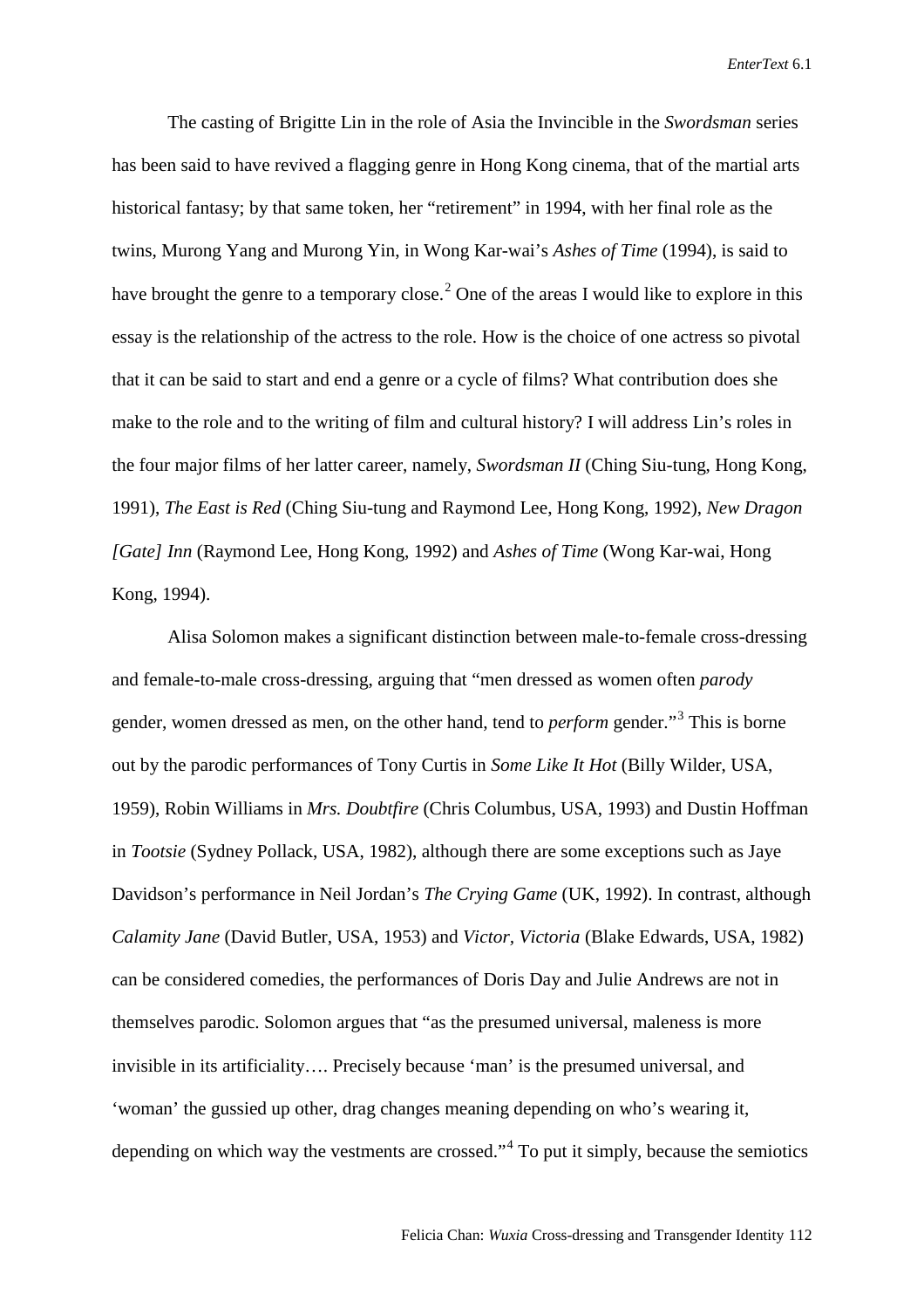of femininity tend to be read as "dressing up," and the semiotics of masculinity (for female cross-dressers) tend to be read as "dressing down," there are more opportunities for male drag to be taken, as Solomon describes it, as "a joke, a misogynist mockery made of tawdry tinsel and bedecked bitchiness,"<sup>[5](#page-20-0)</sup> as the camp antics of *The Adventures of Priscilla, Queen of the Desert* (Stephan Elliot, Australia, 1994) can testify. As Jean-Louis Ginibre puts it in the introduction to his extensive photographic collection of male cross-dressing performances, "nothing in the theatrical experience seems to guarantee a laugh like a man in a frock," a tradition, he argues, with its roots in vaudeville where "many vaudevillians did not consider their act complete unless they brought the house down with a drag routine complete with frilly skirts and flouncy ringlets."[6](#page-20-1) Female cross-dressers tend to have to rely less on costume, since a woman in trousers is not ordinarily considered to be cross-dressing, but on body language and performance. In films like *Victor, Victoria*, and indeed the Hong Kong film, *He's a Woman, She's a Man* (Peter Chan, 1994), where the task is for the woman to perform masculinity, emphasis is placed more on the subtleties of physical mannerisms, such as the gait, the stance and hand gestures. Her role is to convince her audience, both within and without the film, that she can indeed inhabit the role of the man, albeit for a limited period of time. In contrast, male actors in camp drag tend to *perform* the gender difference; they remain, in other words, *men* dressing up as women. In addition, much like Renaissance boy-actors who sometimes had to be boys playing girls playing boys playing girls (such as Rosalind in *As You Like It*), the nuances of gender performance are taken beyond the bi-polar dialectic when the actress has to be a woman playing a man playing a woman. In *Transamerica* (Duncan Tucker, USA, 2005), Felicity Huffman plays a transvestite male in the process of undergoing a sex change. Even after the character's gender reassignment, the actress does not return to her "original" self as a woman, but must continue to simulate the perceived awkwardness expected of a man trying to adopt the subtleties of female behaviour.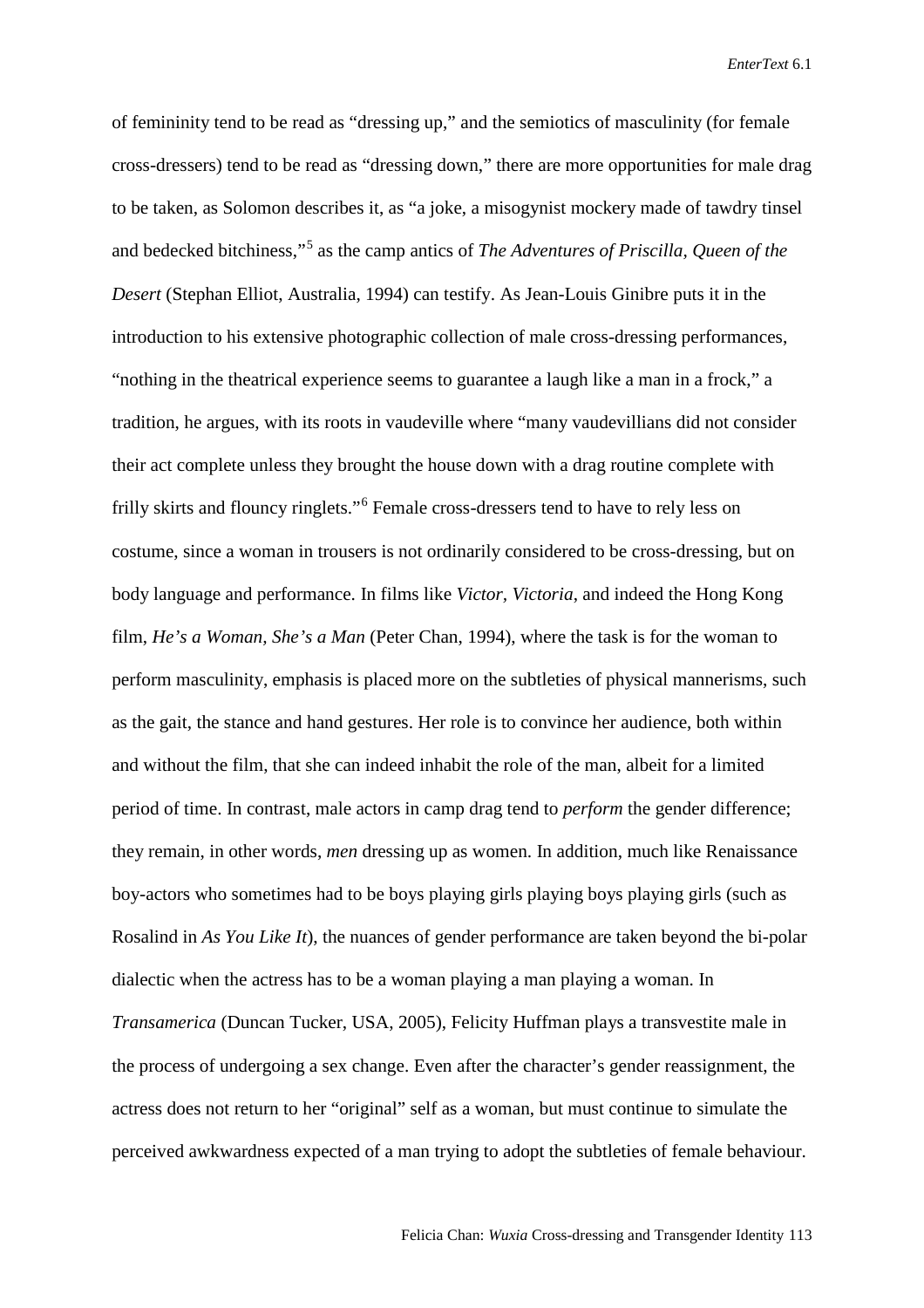Thus, the liberation of gender, or "moments of *jouissance*"[7](#page-20-2) as Kuhn puts it, in cross-dressing performances takes place on the level of the performance, rather than on the body of the performer, and the audience is often left in no doubt of the performer's "true" identity. <sup>[8](#page-20-3)</sup> This perception, which Judith Butler argues "is naturalized knowledge, even though it is based on a series of cultural inferences, some of which are highly erroneous,"[9](#page-20-4) remains true of Lin's transgender roles, in spite of their attempts to blur the boundaries.

In the role that Brigitte Lin plays in *Swordsman II*, Asia the Invincible, the character undergoes a metaphysical, magical transformation, through the act of castration, from a man into a woman, without surgery or disguise. The motivation for Asia's sex change is not womanhood as such, but martial arts supremacy. The gender alteration is merely a by-product of the supernatural process (which, significantly, we never get to see) outlined in a sacred scroll. Thus, Asia sets out not to become a woman first, but a powerful man/being, and Rolanda Chu argues that this view of femininity is a monstrous one:

The supernatural change demands that he endeavour exactly a corporeal altercation of castration, and because she/he lingers in this 'borderless and disturbing' in-between space of masculine and feminine while in transit, the final transformation does not make Fong [Asia] a bona fide woman. Instead, Fong becomes the undifferentiated abject, a monster—and even worse, a 'monstrous feminine.'<sup>[10](#page-20-5)</sup>

I would, however, hesitate to assert that the price for the power is his "manhood" in the conventional sense, for although Asia undergoes a castration, her attainment in physical and metaphysical prowess is exponential. Castration, in the realm of Hong Kong martial arts cinema, denotes not so much the lack of power, but a radical means of achieving it, as evidenced by the diabolical villainy of the near-omnipotent eunuchs of the royal court in many of these films; or rather, it can be seen as both embodying power and its lack, as it appears to empower mostly villains, who then pose as emasculating threats to the hero.<sup>[11](#page-20-6)</sup> At the same time, any accusation directed at Asia of monstrosity and demonic abjection must take into account the transformation of Ying's father, who although refusing castration (he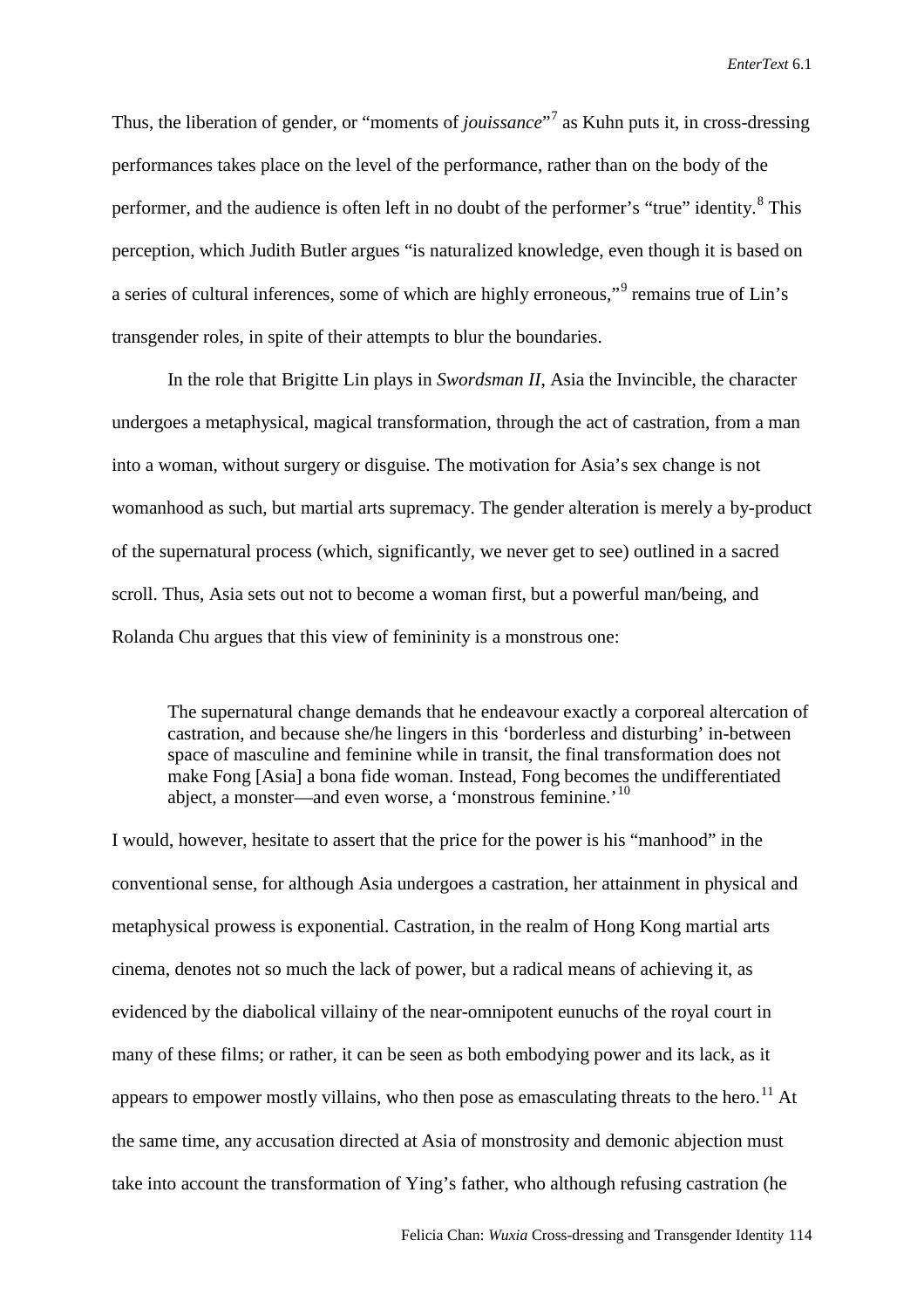casts the scroll into the fire), becomes a tyrant of equally abominable proportions. At the end of the film, a character mutters, "Another Asia the Invincible." In other words, "Asia the Invincible" is not so much a person but a *role*, and as a result, the presentation of Asia's gender subjectivity must be addressed in relation to the roles of the other women in the *Swordsman* films.

In *Swordsman II*, the main contrast to Asia's gender transformation is Kiddo, Ling's sidekick. In *Swordsman* (Ching Siu-tung, *et al.*, Hong Kong, 1990), <sup>[12](#page-20-7)</sup> Kiddo's competition for Ling's affections are the two Miao tribeswomen, Ying and Blue Phoenix. There, she is a woman who dresses as a boy in order to pass through the martial arts community (*jianghu*) undisturbed. Although she lacks the overt sensuality of Ying and Blue Phoenix, she nonetheless discards her male disguise towards the end of the film and reverts to female dress, requiring rescue from the hero who gallantly lifts her onto his horse. It is unclear who the main romantic interest is for the hero in this film, though it is clear that all three candidates are biological women. In *Swordsman II*, however, Kiddo's attempt at femininity is met with derision and laughter, both from her companions and the audience. Unlike the first film, in *Swordsman II*, it is as if Kiddo's male disguise signifies her *forgotten* femininity. Not knowing how to dress as a woman, but clearly wanting to, she resorts to consulting a painting, and not knowing how to achieve the desired hairstyle, she ends up using two pastry buns as hair ornaments. Her lip rouge is replaced with chilli powder by her male companions, so that when she puts it on, the shock of the heat of the chilli causes her to leap into a puddle of mud, making her a figure of fun, rather than sexual desire. The protagonist, Ling (played by Jet Li), shows no interest in her as a lover, although she clearly harbours some attraction for him, and treats her like a child, a little "boy."

In *Swordsman II*, the Miao tribeswomen no longer vie with each other for Ling's attention. Instead Blue Phoenix actively encourages her mistress's interest in Ling. Before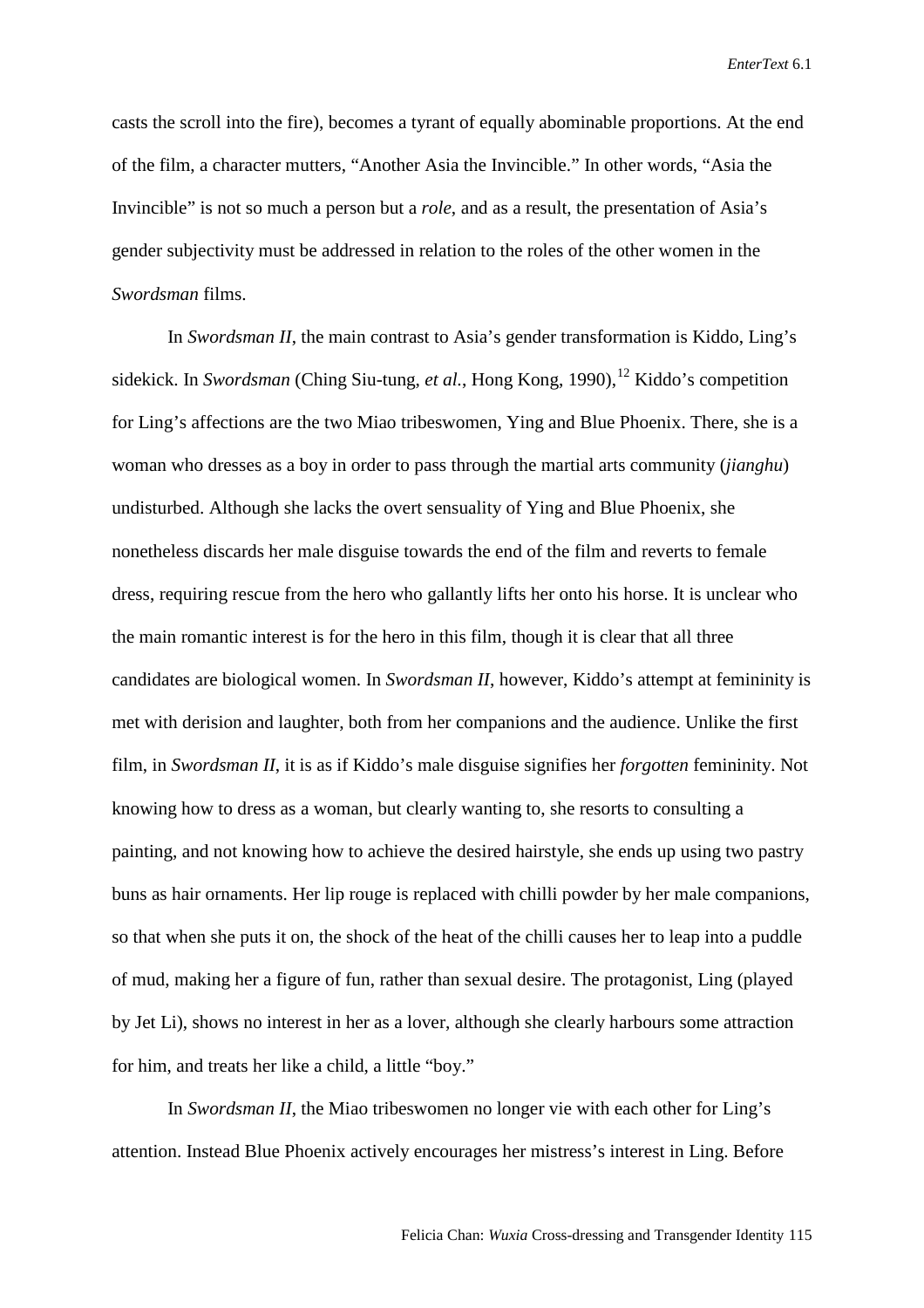Ling meets Asia, his interest in Ying is apparently genuine, though put aside in the interest of finding Ying's father who has been imprisoned by Asia. At the end of the film, even with Asia's "death," Ying's communal loyalties finally win out over her love for Ling and she helps Ling escape with Kiddo. Ying, in this sense, is the sacrificial woman, abandoning her desire for duty, and risking her life for her lover's safety. However, Ling leaves not with the memory of Ying's sacrifice, nor with the pleasure of Kiddo's company, but with the memory of Asia/Cici, the woman he has lost. In spite of Asia's monstrous transformation, Chu argues that because of the femininity of Brigitte Lin, the actress, and in all likelihood, the audience's knowledge of her role in Hong Kong film culture as a desirable woman, "the viewer is set up to want the Ling and Fong [Asia] characters to be together."[13](#page-20-8) However, it must be noted that Ling's memory of Asia is mediated by the memory of his sexual encounter with Cici (played by Candice Yu), of whose identity he remains unaware. Cici is the substitute, the "stand-in" for Asia's womanhood, and as such, the "truth" of Asia's body (is it male or female?) remains undisclosed both to Ling and the audience. Closure is denied and, as Chu puts it, "we too are left forever with the undifferentiated subject."<sup>[14](#page-20-9)</sup>

This lack of closure, making for a compelling sequel, also underscores the limits of gender determinism in the social construction of identity. The "problem" of Asia's identity, thus, must be taken in the context of the other roles in the film. The question is not of whether Asia is male or female, neither or both, but given that the other characters themselves do not provide any concrete answers, whether the question is even relevant at all. Asia's gender ambivalence refuses bipolarity but also offers no solutions by way of a third option. This argument is advanced and explored in the sequel, *The East is Red*, where gender identity is no longer in question, but that of identity itself. The narrative of *The East is Red* seeks not the vanquishing of Asia the Invincible, but the defining of who she might be. Ironically, Asia's existential crisis serves not so much to reveal her identity, as to problematise it further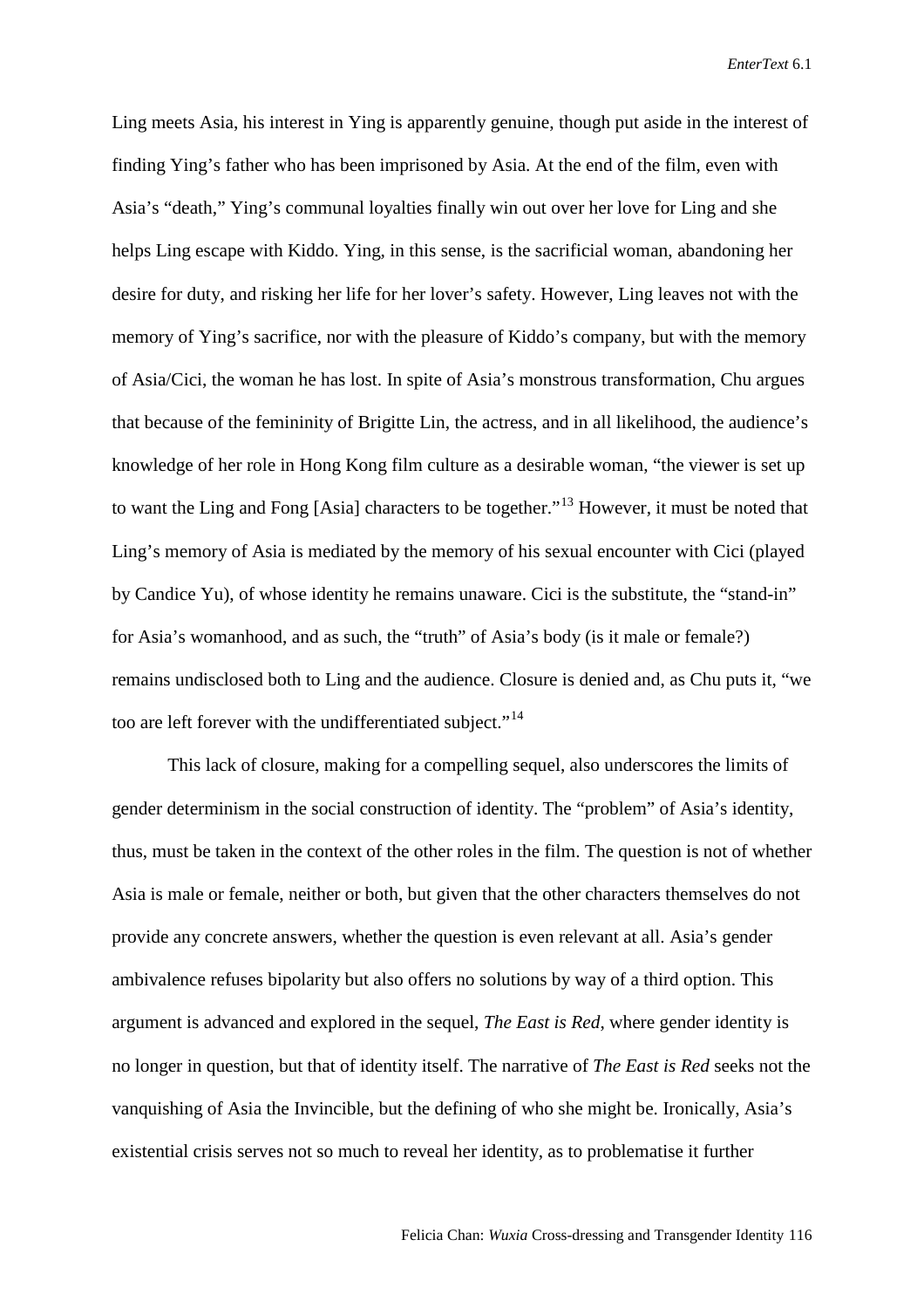through the theme of disguise which runs all the way through the film. When we first meet Asia, it is in disguise (played by the actor who played the old eunuch in *Swordsman*). When she hears that others have been impersonating her in her absence, she decides to return to the martial arts world and reclaim her identity, which in effect means to kill all those who oppose her. One of these impersonators is her former lover, Snow (played by Joey Wong), who cross-dresses as Asia the man. Asia herself takes on various disguises in the film, one as a prostitute, and another as a Japanese general, Kirigakure. Kirigakure himself is later revealed to be yet another impostor: as is one of Snow-as-Asia's concubines, who turns out to be a ninja spy for the enemy in disguise, and also of indeterminate gender. In addition, the theme of disguise is carried over into the sub-plot of the corrupt imperial officer who has taken to role-playing to relieve the boredom of his post, boosting his ego by surrounding himself with fake Asias who bend to his whim. Asia, for him, is only an empty signifier, subject to manipulation at his fancy. As with the boy who cries "Wolf," the officer's complacency and refusal to acknowledge the power of disguise prove to be his undoing. The film, it could be said, is riddled with signifiers in search of a signified. At the same time, disguise serves no protection, not even in homage, as in the case of Snow. Disguise implies usurpation, and usurpation is feared by those in power.

Asia initially attempts to reclaim her title as "Asia the Invincible" by vanquishing each impostor one by one. However, not satisfied in having done so, she then usurps Kirigakure's position in a bid to extend her domination over the Japanese and Spanish armies and the Christian God. Asia's demand that the Spaniards replace the God in their bibles with "Asia the Invincible" is the ultimate usurpation, not just of divine authority, but also the authority of the foreign (Western) power on Chinese soil. In Chinese, Asia's name, *Dongfang Bubai* in Mandarin or *Dongfong Batbai* in Cantonese, transliterates as "the East cannot be defeated," or "the undefeated East." More than a name, it is much closer to a title, much like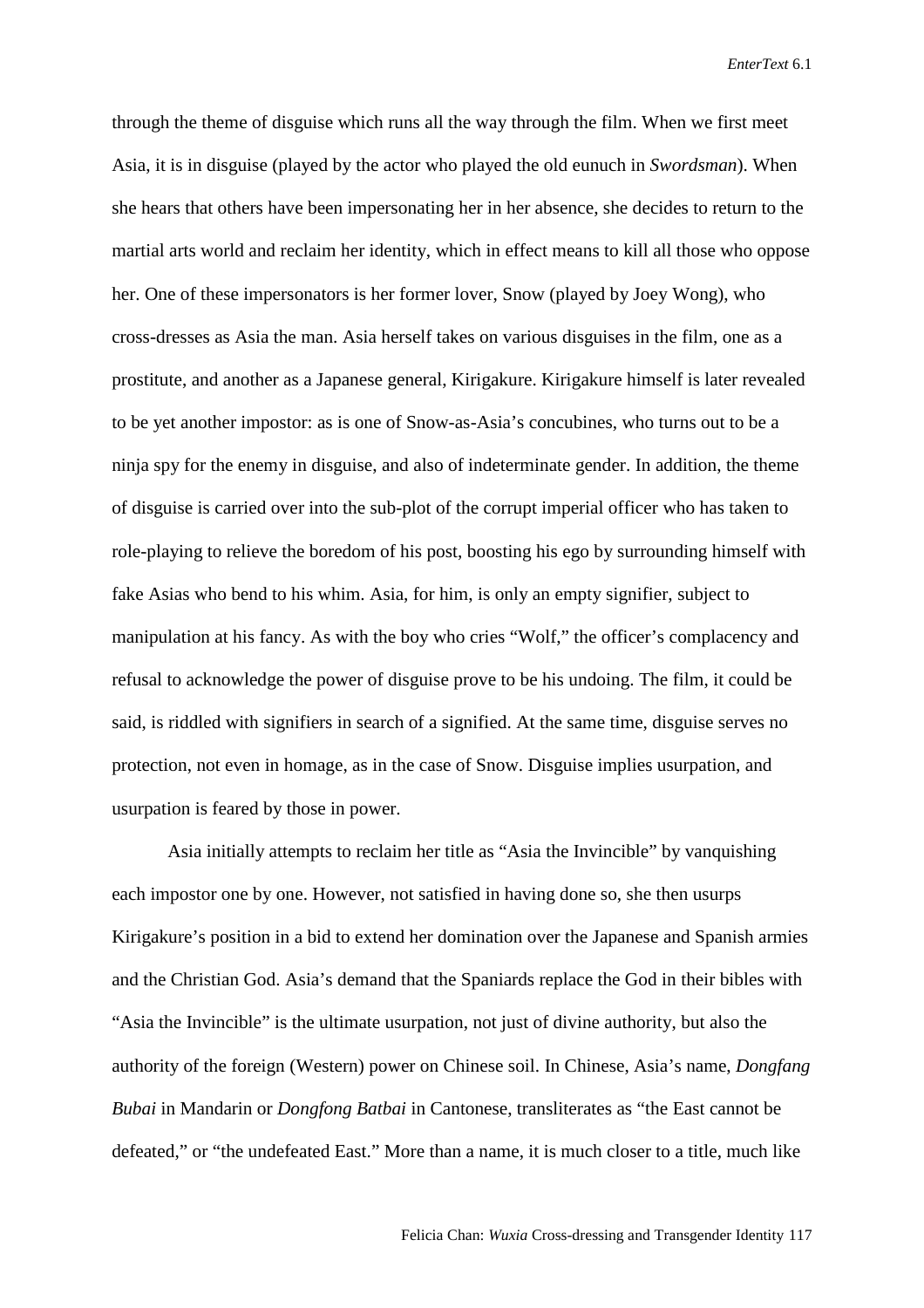"William the Conqueror" or "Attila the Hun." Once the Spaniards begin to invoke her name in place of God, she changes her title to *Dongxifang Bubai*, or, literally, "the undefeated East-West." In encompassing East and West—i.e. the world—the role of the undefeated East is rendered irrelevant, since East and West are now one and the same. So rather than ending on a triumph, this is the point of Asia's downfall. Having gained and simultaneously lost her identity, she seeks to have it validated by Snow, who at this point in the film is near death. Chu argues that "it is Snow's human love, affection, and worship that is the key to proving Fong's [Asia's] humanity."<sup>[15](#page-20-10)</sup> Perhaps so, but even at the very end, Asia's last demand of Snow is "I have to take you back." Snow, like Ying, is the self-sacrificial female in this sequel, but unlike Ying, her sacrifice is one of complete supplication. Rendered frail and helpless, she is the prize to be fought for between "men." And the victory for each is inconclusive. Although Koo, the *de facto* male "hero" of the film, the government official set on defeating Asia, manages to "win" Snow from Asia for a time, she dies shortly after. Asia then snatches Snow's corpse up in a sail and they fly off to "start over." Of course, the victory is pyrrhic, and the last image is not of the steely-eyed Asia the Invincible, but of a markedly softer image of *Brigitte Lin*, tears streaming and long hair flowing behind her. It could be said that Asia is humanised more by the *actress's* femininity, than by any act of redemption of the character in the narrative.

As in *Swordsman II*, Asia's identity in *The East is Red* is better read in comparison with the other characters. Snow presents an intriguing case. Unlike Kiddo in *Swordsman II*, who is effectively sexless (ironically played by beauty queen, Michelle Reis), Snow's sexuality is brought to the fore time and again, both when she is in male drag and when she is dressed in female clothes. *The East is Red* takes the representation of gender and sexuality further than its predecessor. Where Ling's physical encounter with Cici-as-Asia is shrouded in darkness, masking Cici's identity, Snow-as-Asia's sex scene with her concubine, complete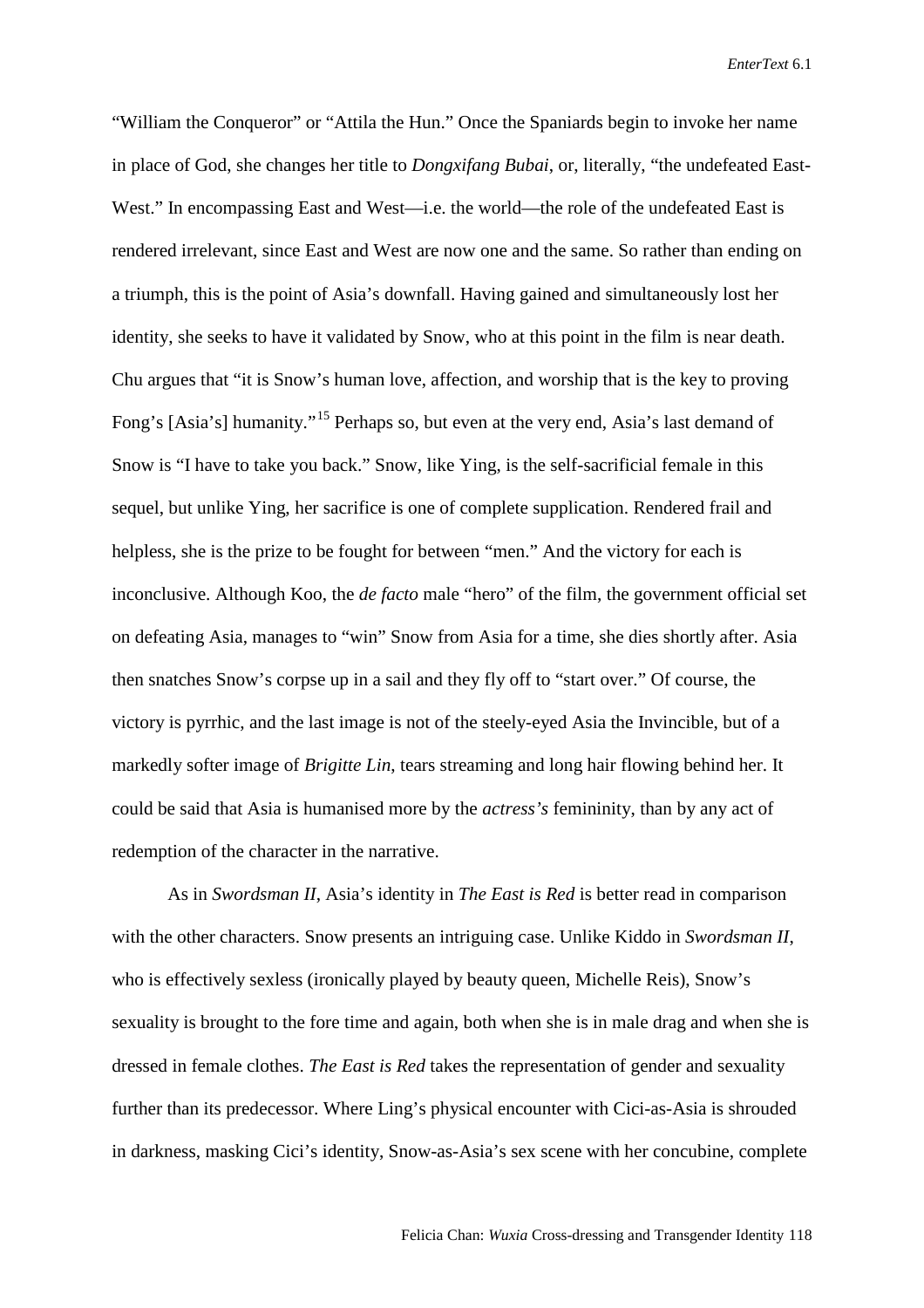with female kissing scenes (fairly risqué by mainstream Hong Kong standards), is intercut with a flashback to a sex scene between Asia and Snow. The suspension of disbelief required to accept Snow and Asia as male characters and thus engaged in heterosexual relations is difficult to sustain given the visibility of both Brigitte Lin and Joey Wong in the Hong Kong popular culture industry. What the audience is asked to negotiate is the reputation of the actresses as beautiful women and their gender transformations on screen. The transgression of common perceptions of gender thus takes place not only in the narrative but also on the meta-cinematic level; the audience is asked to relate to an apparently heterosexual sexual encounter which is effectively presented as a lesbian one. This is not unlike Elizabethan audiences being asked to accept that the actor playing Romeo is in fact romancing a boy playing Juliet, or, in a more layered example, the actor playing Orlando in *As You Like It*  wooing the boy playing Rosalind pretending to be Ganymede pretending to be a woman. However, Jean E. Howard argues that Rosalind "could be a threatening figure if she did not constantly, contrapuntally, reveal herself to the audience as not-man."[16](#page-20-11) Howard further notes that "in certain circumstances, cross-dressing intensifies, rather than blurs, sexual difference, sometimes by calling to attention the woman's failure to play the masculine role signified by her dress."<sup>[17](#page-20-12)</sup> In that sense, Asia's success at transcending gender boundaries is also her failure. The abdication of her masculinity, and capitulation to feminine weakness (love) leads to her defeat in *Swordsman II*; and her abdication of that feminine weakness (the love of Snow), and capitulation to traditional masculine goals of absolute power, results in annihilation and nihilism ("I've come to bury everything"). Rolanda Chu concludes that "the boundaries of identity have been blurred.… Fong [Asia] essentially has to make the passage back to convince us she is a human being in order to transgress bounds."[18](#page-20-13) The relationship between Asia and Snow reveals the tensions between conceptions of gender and conceptions of sex. Butler argues for the need to distinguish the two, since although one (gender) appears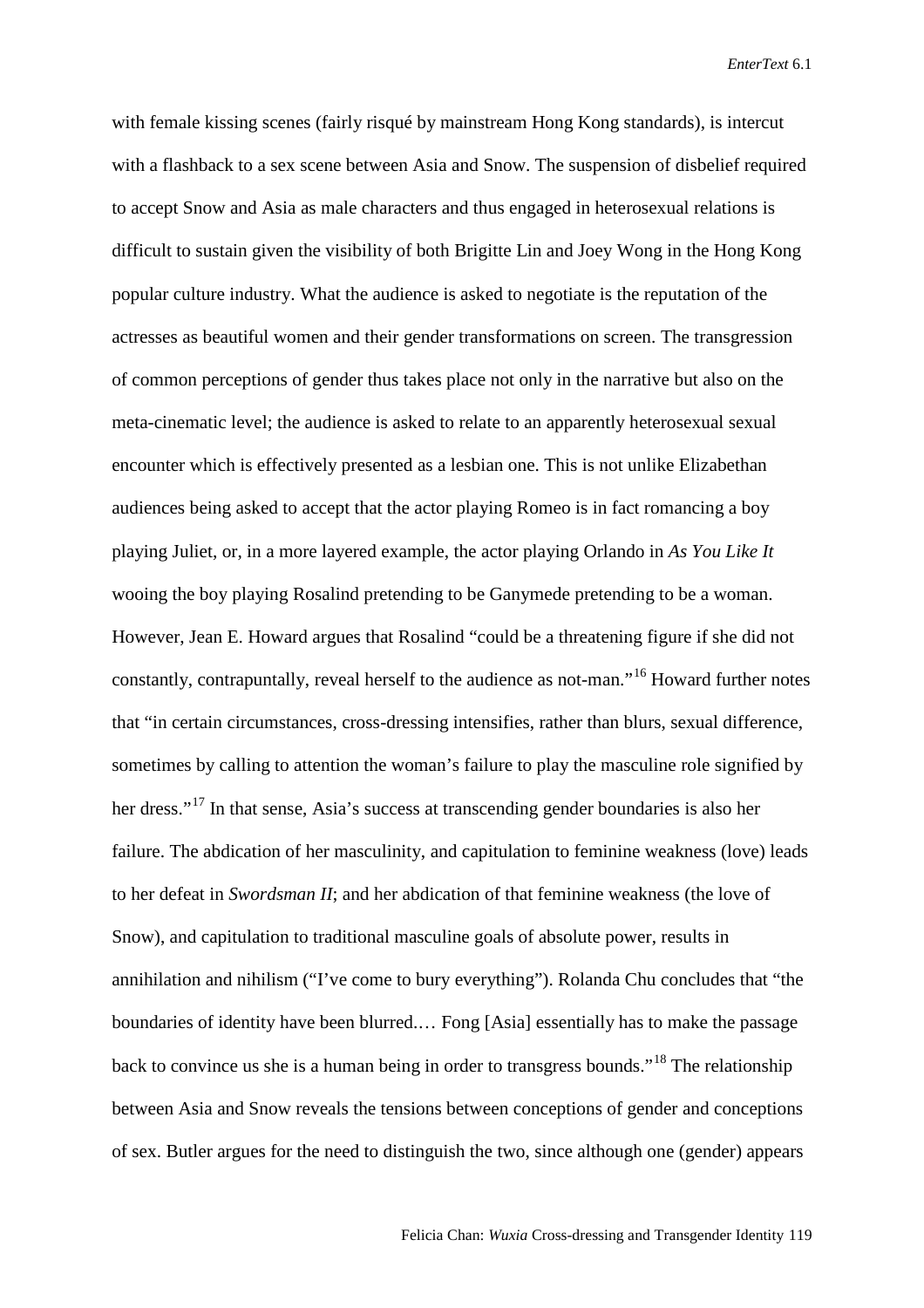to be dependent on the other (sex), discourse on the latter (sex) is itself already defined by discourse on the former (gender):

It would make no sense, then, to define gender as the cultural interpretation of sex, if sex itself is a gendered category. Gender ought not to be conceived merely as the cultural inscription of meaning on a pregiven sex (a juridical conception); gender must also designate the very apparatus of production whereby the sexes themselves are established. As a result, gender is not to culture as sex is to nature; gender is also the discursive/cultural means by which 'sexed nature' or 'a natural sex' is produced and established as 'prediscursive,' prior to culture, a politically neutral surface *on which* culture acts.<sup>1</sup>

As such, I am less certain that the character of Asia the Invincible is finally able to cross or transgress the bounds of gender bipolarity, at least not without cost. Her "humanity" (or sentimental weakness, depending on how you look at it) appears to have been achieved at the expense of a vast struggle between *anima* and *animus*, or what Carl Jung describes as the feminine embedded in the unconscious of man, and the masculine in the unconscious of woman, respectively,  $^{20}$  $^{20}$  $^{20}$  in which there appears to be no winner.

The construction of the cross-dressed woman as "not-man" also surfaces in *New Dragon Inn.* Brigitte Lin once again plays the role of a martial swordswoman travelling in male guise. Unlike the gender ambivalence of Asia the Invincible, Lin's character in *New Dragon Inn*, Qiu Mo Yan, is all-female, sentimental and lovelorn, though externally cool and determined. Here, her foil is the mistress of the inn, Jin Xiang Yu (played by Maggie Cheung), who is not just her opposite, but almost could be read as Lin's character turned inside out. Jin's sexual manipulation of men for personal gain is wholly opportunistic and unsentimental. At the end of the film, the triumph belongs to her, not the hero Zhou Huai An, who rides off into the sunset, dejected at the death of Qiu. In the final scene, Jin makes an active decision to burn down the inn and seek out Zhou (played by Tony Leung Kar-Fai). The relationship between the two women blurs the gender divide not in terms of the body—in the *Swordsman* films, the mystery of Asia's body—but in terms of costume and behaviour. In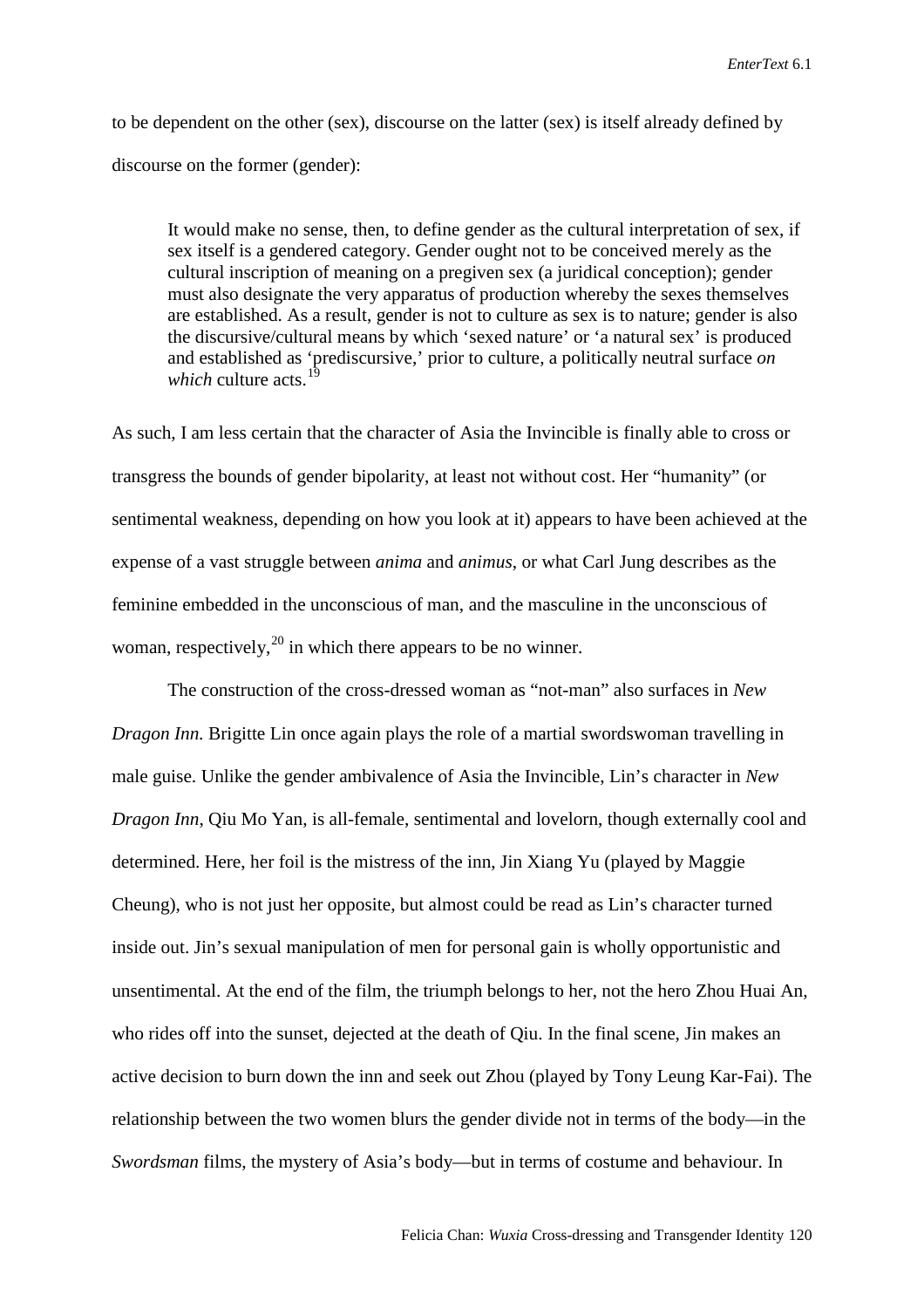their first encounter, Jin attempts to flirt with Qiu but soon realises that she is a woman. Far from losing interest, she spies on Qiu who is attending to her bath. For the viewer at this point, although only presented with glimpses of bare shoulder and leg, it is clear that Qiu/Brigitte Lin is female, and this is confirmed by Jin complimenting her figure. The mock tussle between the women, resulting in one trying to disrobe the other, does not advance the plot in any way, but serves to establish a relationship between the two in the audience's mind. In attempting to strip Qiu in a symbolic effort to strip her of her disguise, the inn-keeper ends up herself being stripped, and her dress being transferred to the body of the other. In naked defiance, she sits on the roof of the inn and sings her presence to the desert night. In the meantime, Qiu remains in her room dressed in Jin's clothes. The transfer of vestments from one character to the other titillates the audience with hints of the naked body beneath, the body that is to be the final revelation of gender identity. There is never any ambiguity, though, about the sexuality of either Jin or Qiu, only one that is manifested differently. A nude Jin taunts Qiu and asks if she is still a virgin, while the clothed Qiu mutters that all Jin can think about is men. In a sense, it can be read as the Madonna/whore dialectic in Chinese clothes, except that the whore in this instance is an earthy female (there are even references to her menstrual cycle), and the Madonna, an icy, cool figure dressed in men's clothes.

Yet, although Jin wears a peasant skirt, and Qiu men's trousers beneath a long tunic in the convention of Chinese historical drama, the relative lack of differentiation in their upperbody dress, a kimono-style robe tied round the waist, with one collar flap over the other, stresses the need to read figure behaviour when allocating gender identity. Jin's hair is even done up in a relatively masculine style of a top-knot with a band around the forehead, and yet no one will mistake her for a man. In fact, it is the male response to her coquettish behaviour that serves to define their masculinity for her. When Qiu does not look at her, Jin concludes immediately that she is a man, since no one who is a man would fail even to glance at Jin.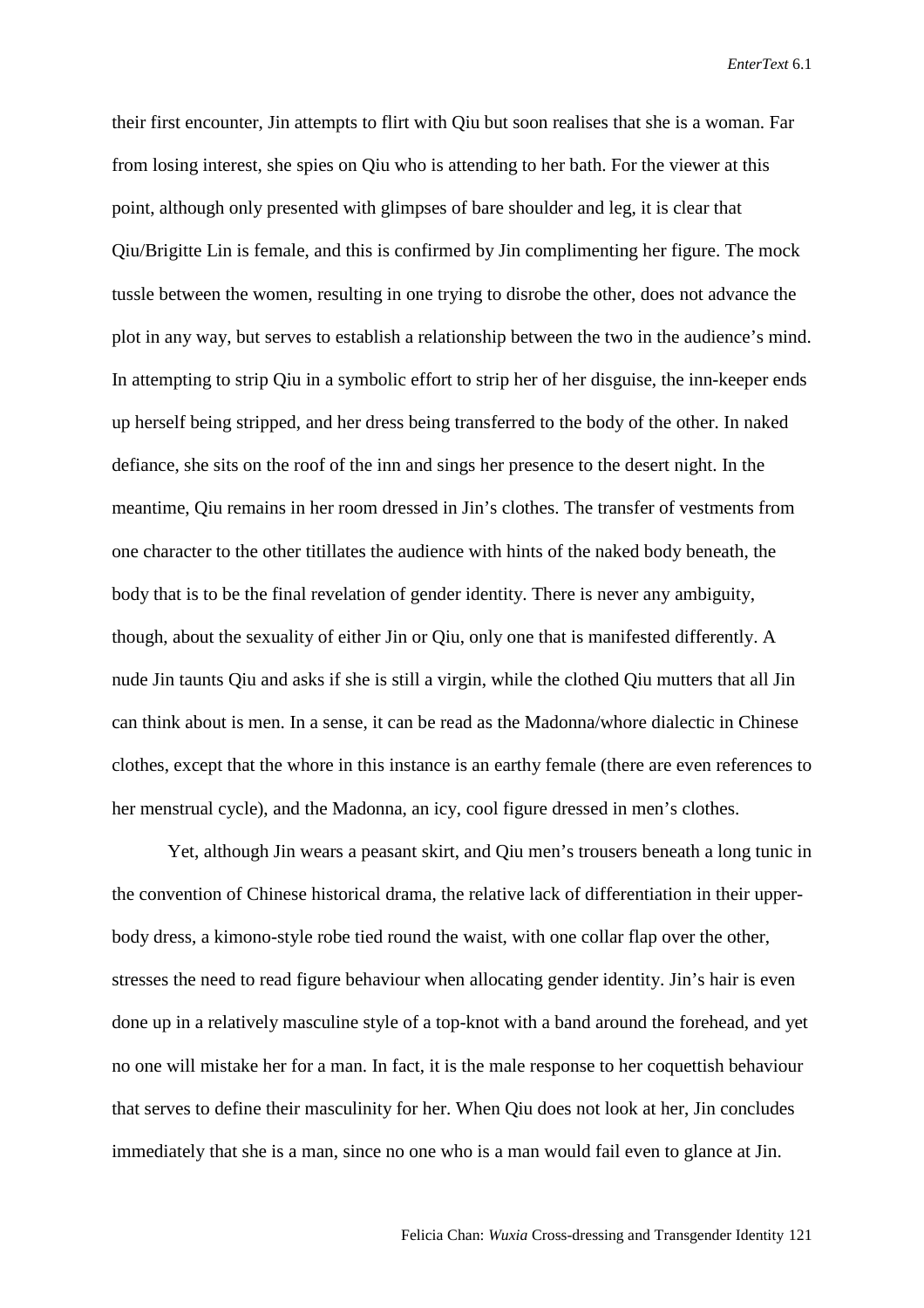This less than scientific conclusion is subverted when Zhou, the male hero, arrives on the scene and also fails to look at Jin, who then concludes that he is looking not with his eyes but with his "heart." Looking, in this film, is thus always accompanied by the double take—can you recognise what you first see? The border official cannot identify Zhou even with the help of a drawing, the second glance revealing a mole on the forehead (that Jin managed to sneak) causing him to accuse the wrong man. The Eunuch Cao, usurper of the Emperor's power, must look twice before he sees that his bones have been carved of their flesh. At the beginning of the film, Qiu herself is initially mistaken for the martial arts hero, Zhou Huai An, who, we later realise, is her lover. At the end of the film, Zhou in his grief cannot see past Jin's old appearance as a pleasure-seeking harlot. It is the audience that is given the double take, the second glance—Jin regains her honour by returning the flute (with all its phallic symbolism) to Qiu, fights alongside Zhou and Qiu against Cao (she is the only one of the three to declare that they stand together), and vows to save her rival from sinking into the sand. In other words, Jin redeems herself at the end of the film with loyalty, heroism and selflessness, all the values traditionally propounded by the *jianghu* community; Zhou and Qiu, the poetry-spouting lovers, are heroes only in the most academic sense. Significantly, although Zhou delivers the final blow, it is the forgotten "Dazi" (a member of an ethnic minority group), the meat carver with the lightning reflexes, the one who is loyal to Jin to the end, who brings down the villain.

Like Asia the Invincible, the cross-dresser who is "not-man," Qiu, in spite of her superior martial arts abilities is defeated because of her feminine sensibilities. Her faith in Zhou is tested by the sham wedding between Zhou and Jin and it serves to break her resolve, jeopardising the entire plan to escape from Dragon Gate Inn and elude capture. Costume, in this sense, is only successful at concealing physical signs of gender. Look twice, and you will see "just another woman" beneath, in the same way looking twice allows the heroes to notice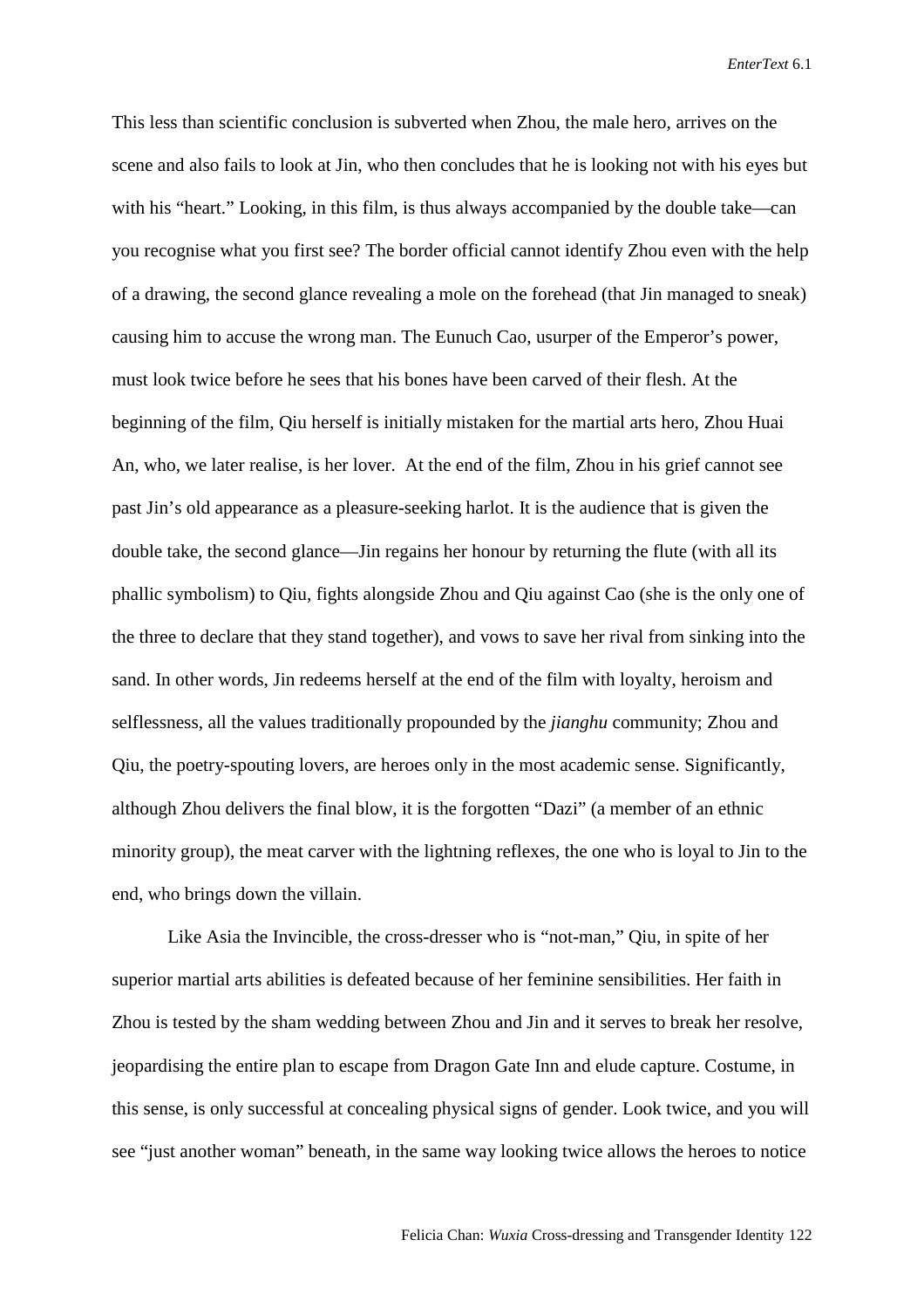the rogue official's boots beneath the tradesman's disguise. The woman without the disguise, Jin, though, loses both the man and her business, since he fails to see past her old persona. Female cross-dressing, usually applied in martial arts films as a means of allowing the woman to travel freely beyond the traditional confines of her gender, in this film serves also to reinforce the visual equivalent of the *double entendre*. The woman is not freed, but continues to remain trapped by old conceptions of femininity as promiscuous or selfsacrificial, and sentimental rather than rational. Indeed, one could argue that the patriarchal order remains well in place, its limits bound, invariably, by the limits of conventional imagination. In an interview, Tsui Hark, producer of *Swordsman II*, <sup>[21](#page-20-16)</sup> revealed this anecdote about the script-writing process:

I had three scriptwriters agree to write it, and all of them were very, very, very depressed because they couldn't imagine themselves a guy… who falls in love with a man/woman/man. I told them this was really fun. Imagine you were the character and you never knew this 'Tung Fong Bu Pai' [*Dongfang Bubai*] was a man. You fell in love with 'Tung Fong Bu Pai,' and then you found out this person was a man but you made love with this woman. Then what happens? That would be a really strange feeling. Could you imagine that? I could not imagine that. This was something.<sup>[22](#page-20-17)</sup>

Of course, David Henry Hwang had already imagined, and effected, just such an encounter in his play, *M. Butterfly*, which made its debut in 1988. Tsui Hark's conservatism is acknowledged by Chu, who refers to the use of Cici as a "patriarchal safety net from consummating relationships with monsters,"[23](#page-20-18) and Hunt, who cites Stanley Kwan's remark that Tsui Hark's films "always end by reaffirming heterosexual norms."<sup>[24](#page-20-19)</sup>

I would like to offer yet another mode of reading through the lens of Hong Kong film culture and its preoccupation with spectacle. It is, however, not quite the pleasure-making, verisimilitude-based spectacle we have come to expect from Hollywood. It is a spectacle of possibilities, rather, one that is ever based on the hypothetical question that Tsui Hark alludes to in the excerpt above, the question of "What if…?" The spontaneous, kinetic energy—what has been called "guerrilla film-making"—of Hong Kong cinema stems in part from the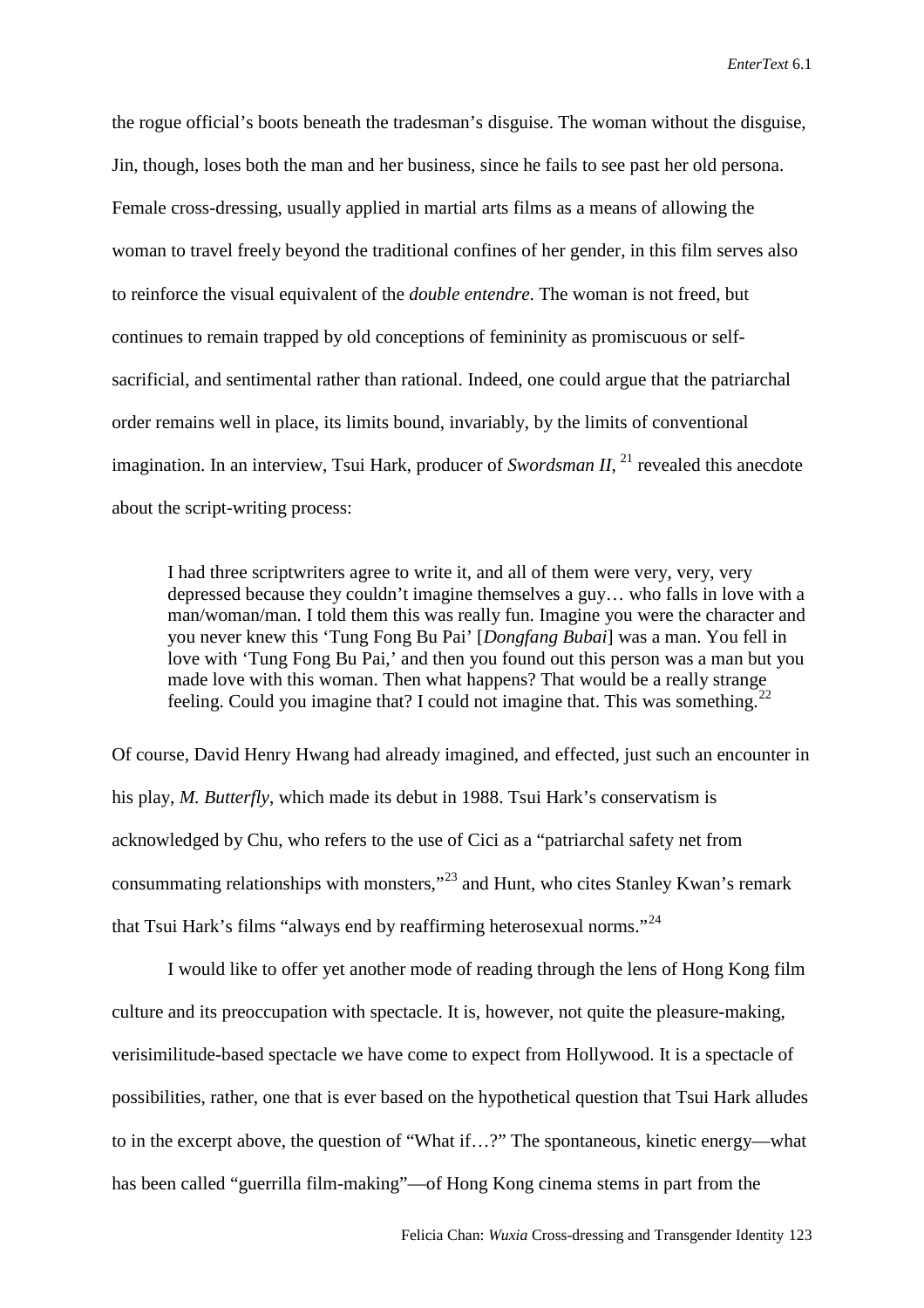entrepreneurial, free-market conditions that propelled the Hong Kong film industry to its productive peak in the 1980s.<sup>[25](#page-20-20)</sup> To a certain extent, these conditions supported and maintained, even thrived on snap-fingered time frames from conception to execution, often with production schedules of forty days or less. Hong Kong film culture is less concerned with the visual believability that Hollywood goes to expensive lengths to preserve, but more with precisely stretching the boundaries of plausibility. "What if...?" concepts are taken to the extreme: what if there were such a thing as a "man/woman/man," as Tsui Hark put it, how would s/he have sex? Would one know if one had sex with such a being? David Hwang asks those questions in *M. Butterfly* to explore the extent of Guillemard's self-delusion, taking the audience along with his deception until the very end. *Swordsman II*, however, cues the audience to its very *implausibility* from the start—it is Lin Ching-hsia on the screen, the shy girl from over fifty Taiwanese romances that came before: there is no escaping that fact. Hong Kong film culture has no interest in deceiving the audience with an illusion, in pretending that what is on screen is a slice of life, not a mere artefact; quite the opposite, it tends to luxuriate in drawing the audience in by complicity, sometimes even against the knowledge of the characters in the film.

This is true of the more serious dramas, such as the *Infernal Affairs* series (Hong Kong, 2002–2003), where the traditional duplicity of the undercover cop/hood is taken to its dialectical extreme by pitting one headlong against the other, as well as the silliest comedies, such as the over-the-top antics of Stephen Chow's *Shaolin Soccer* (Hong Kong, 2001), where the unlikely partnership of Shaolin martial arts and soccer is forged. In other words, while boundaries may be stretched by using the medium to explore real-life issues (of gender politics and the like), they are also just as likely to stretch boundaries of *cinematic convention* by actively acknowledging it as a commodity for consumption: a new idea is a new product to be tested on the audience. If it works, a dozen films in the same ilk may be reproduced. If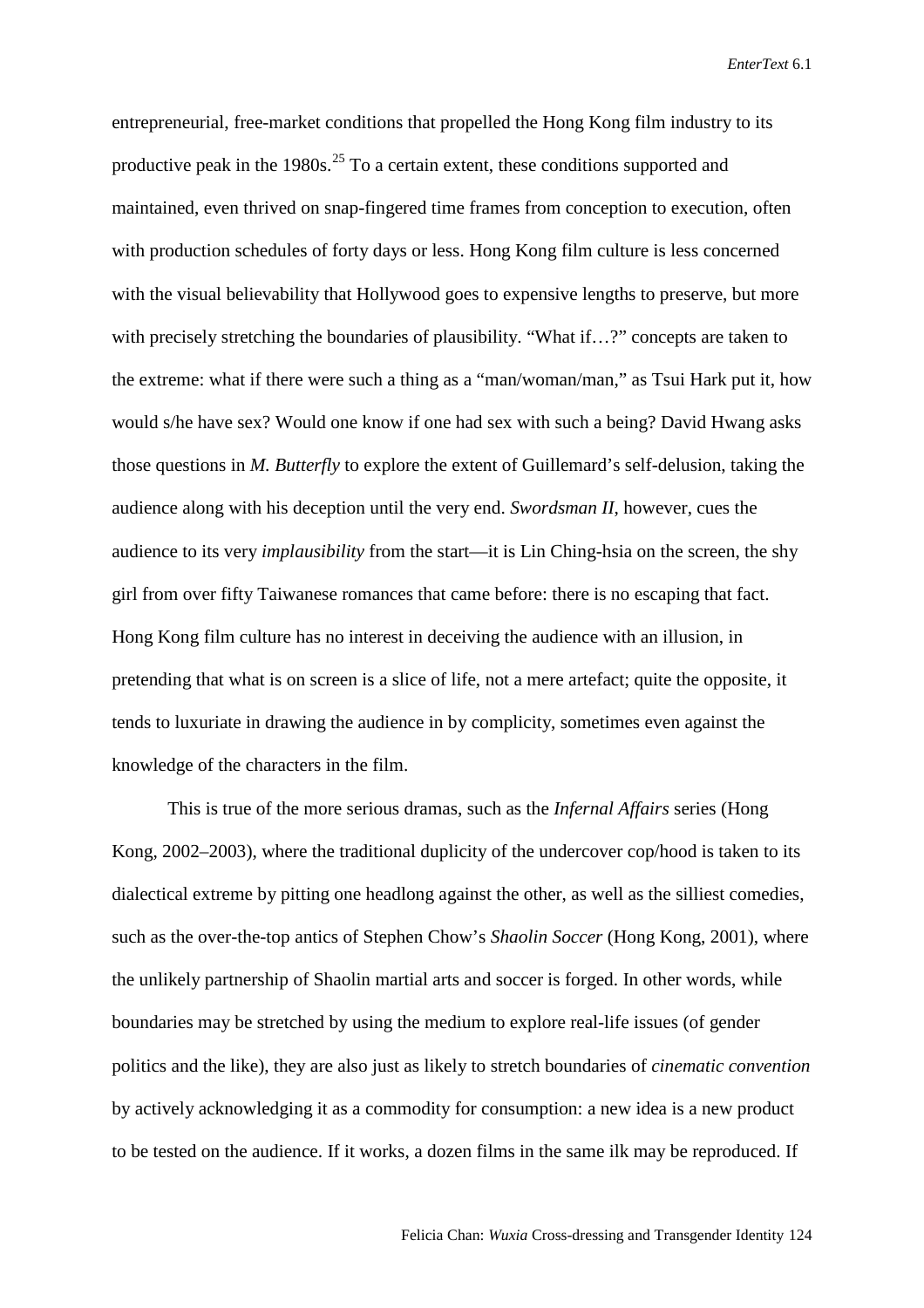not, the idea is dropped. This is not wholly differentiated from Hollywood's commercial logic, but the difference, I believe, in Hong Kong cinema, is the difference in attitude towards the product—there is less of a concern with disguising its artifice; it is there with all its wobbly sets and continuity flaws. The recent international success of *Crouching Tiger, Hidden Dragon* (Ang Lee, Taiwan/Hong Kong/USA/China, 2000) and *Hero* (Zhang Yimou, China/Hong Kong, 2002) and the changing conditions in Hong Kong's film industry following its return to the People's Republic of China in 1997, the Asian currency crisis and the SARS epidemic, have caused it to reconsider some of its practices, but in view of some recent releases, such as *Infernal Affairs* and *Shaolin Soccer* as I have mentioned, the old slapdash, maverick spirit seems to remain, though repackaged for a new global audience.

This attitude is not altogether dissociated from older performative traditions in East and South-East Asia, which unlike Western theatre, has not altogether divorced dance from drama, and realism from stylisation. Peggy Phelan writes of a congress in theatrical performance that she attended (note that her feminist sensibilities find these observations "disturbingly interesting"):

The eastern dance forms represented at the [International School for Theatre Anthropology] Congress—Balinese dance drama, Indian Kathakali and Odissi, Japanese Kabuki, and Chinese opera—proved to be most disturbingly interesting.… [Because they are rooted in myth, s]uch classical female roles played by men or women do not, by definition and design, penetrate the 'identity' of any female; they are surface representations whose appeal exists precisely *as* surface. 'Reading' them depends not on plausibility or coherence but rather upon an immediate recognition of the comic artifice *and* reverent idealization which organizes the image the dancer projects.[26](#page-20-21)

Thus, it is worth thinking about Asia the Invincible as a surface representation, a spectacular (and entertaining) answer to a "what if" question rather than as a philosophical character study on the nature of the masculine or the feminine *per se*. One of these representations is undoubtedly the trope of the Chinese "woman warrior" that Siu Leung Li addresses in the Chinese performative tradition, a role which is still embodied by the legendary Fa Mulan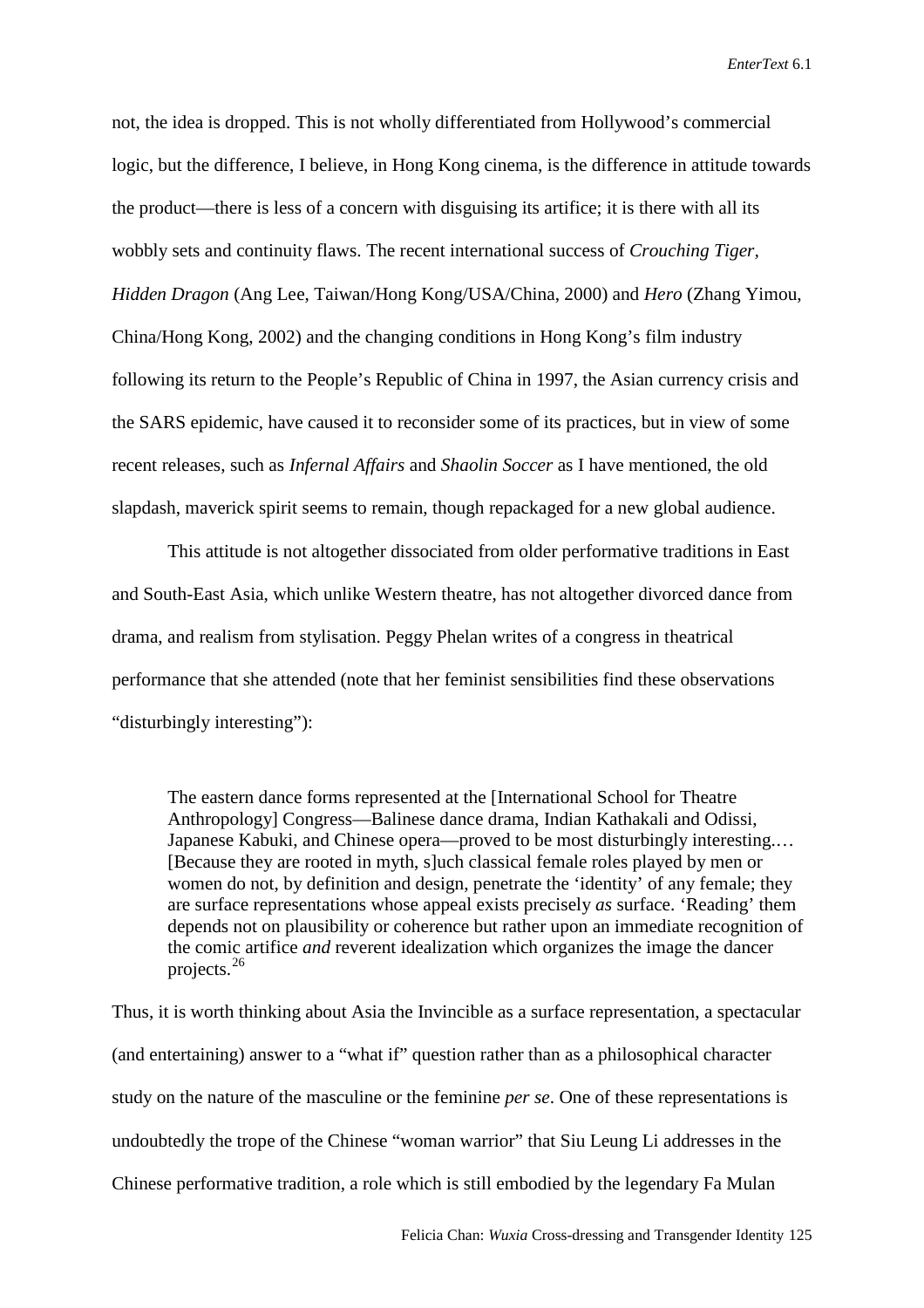(Hua Mulan), whose tale was most recently adapted by Disney as an animated feature in 1998. Although a prerequisite for the Chinese woman warrior on stage was the sheer physicality of her body, utilised in dance and acrobatics, Li notes that "the characters' dangerous potential to displace men… is a potentially disruptive force in the patriarchal order."[27](#page-20-22) And, if gender itself can be seen, in Butler's words, as "performatively produced and compelled by the regulatory practices of gender coherence,<sup>"[28](#page-20-23)</sup> these regulatory practices, as they pertain to Lin's transgender roles, are drawn in part from the context of her career as a media star in East Asian celebrity circles.

At this juncture, it is thus necessary to address Lin's popularity and status gained from the films she made in Taiwan and Hong Kong. Her status finds few equivalents in the Western context, although Akiko Tetsuya has described her as Julia Roberts, Audrey Hepburn, Grace Kelly, Marlene Dietrich and Elizabeth Taylor rolled into one.<sup>[29](#page-20-24)</sup> Discovered as a teenager in Taiwan, Lin had become an overnight star by her second film in 1974. Between 1972 and 1979 she made over fifty films, mostly sentimental, romantic films, alongside two well-known male leads, Charles Chin and Chin Han. Exhausted, she left for America and returned in the early 1980s to relatively obscure films in the same vein as her early ones.<sup>[30](#page-20-25)</sup> In 1983, Tsui Hark, a dynamic and radical filmmaker at the time, is credited with not only reviving her career, but also reinventing her screen persona, beginning with Zu: *Warriors from a Magic Mountain* (Hong Kong, 1983), which first cast her in a martial arts historical fantasy, and leading to, among others, *Peking Opera Blues* (HK 1986), which first cast her in a cross-dressing role. The *Swordsman* films and *New Dragon Inn* followed shortly after. In fact, the success of *Swordsman II* spawned sixteen more films in two and a half years,  $31$  in many of which she played variations of her Asia and Qiu Mo Yan personas, i.e. as the steely-eyed cross-dressing heroine. It is mainly this visibility that Wong Kar-wai addresses in *Ashes of Time*, Lin's last film to date.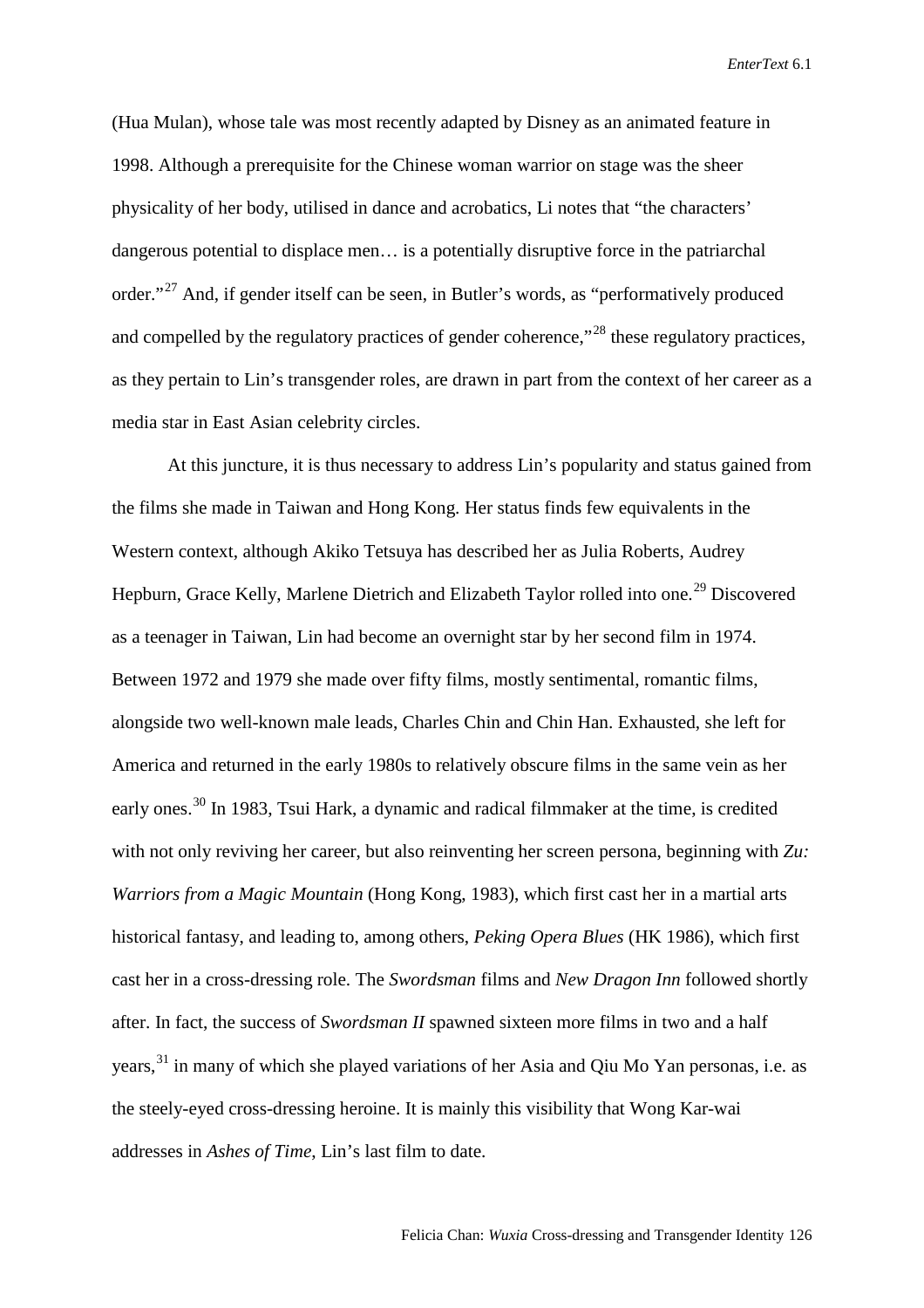*Ashes of Time* explores the futility of trying to fix time, to hold on either to the past, the present or even the future, contributing to a sense of nostalgia and loss. The film is Wong's re-working of a well-known martial arts story by Jin Yong called *The Eagle-Shooting Heroes.*<sup>[32](#page-20-27)</sup> Written for serial publication, the well-known story has been continually adapted for film and television, and its characters and plots are well known to Hong Kong and other East Asian audiences. However, what Wong does with the action-filled martial arts genre is to turn it into a treatise on time, emphasising not the action in the film but the interminable waiting in between. So each character waits in his isolation for a fulfilment that never comes, and as in Wong's other films, love in the film is often unrequited and each character is in love with the next one, and that one with the next one, the displacements and disappointments playing out like a game of tag, which eventually ends in a stalemate. It is what Ackbar Abbas refers to as a "skewing of affectivity,"<sup>[33](#page-20-28)</sup> best embodied by the character/s that Lin plays, the figures of Murong Yang and Murong Yin, twin brother and sister. *Ashes of Time* plays on the martial arts film convention of women playing men, but also draws on the audience's knowledge of Lin's other roles as gender-ambiguous figures in other films like *Swordsman II, The East is Red*, and *New Dragon Inn.* In *Ashes of Time*, there is an initial ambiguity about whether they are two characters or one with a split personality. Cinematically, the conundrum of the dual identity played by a single actress is brought to a head when Murong Yang (the male twin) hires Ouyang Feng to kill Huang Yaoshi for jilting his sister, Murong Yin. However, before Ouyang Feng can do the job, Murong Yin turns up and offers to double his fee if he could kill her brother, Murong Yang, instead. Like a doublehanded shootout in a John Woo film, the characters are caught in a stalemate, where, as Abbas puts it, "[n]othing can happen, and action moves elsewhere. In *Ashes of Time*, the affective reveals a problematic space controlled by a system of double binds where no real action can take place."<sup>[34](#page-20-29)</sup> In other words, the double take has given rise to the double bind.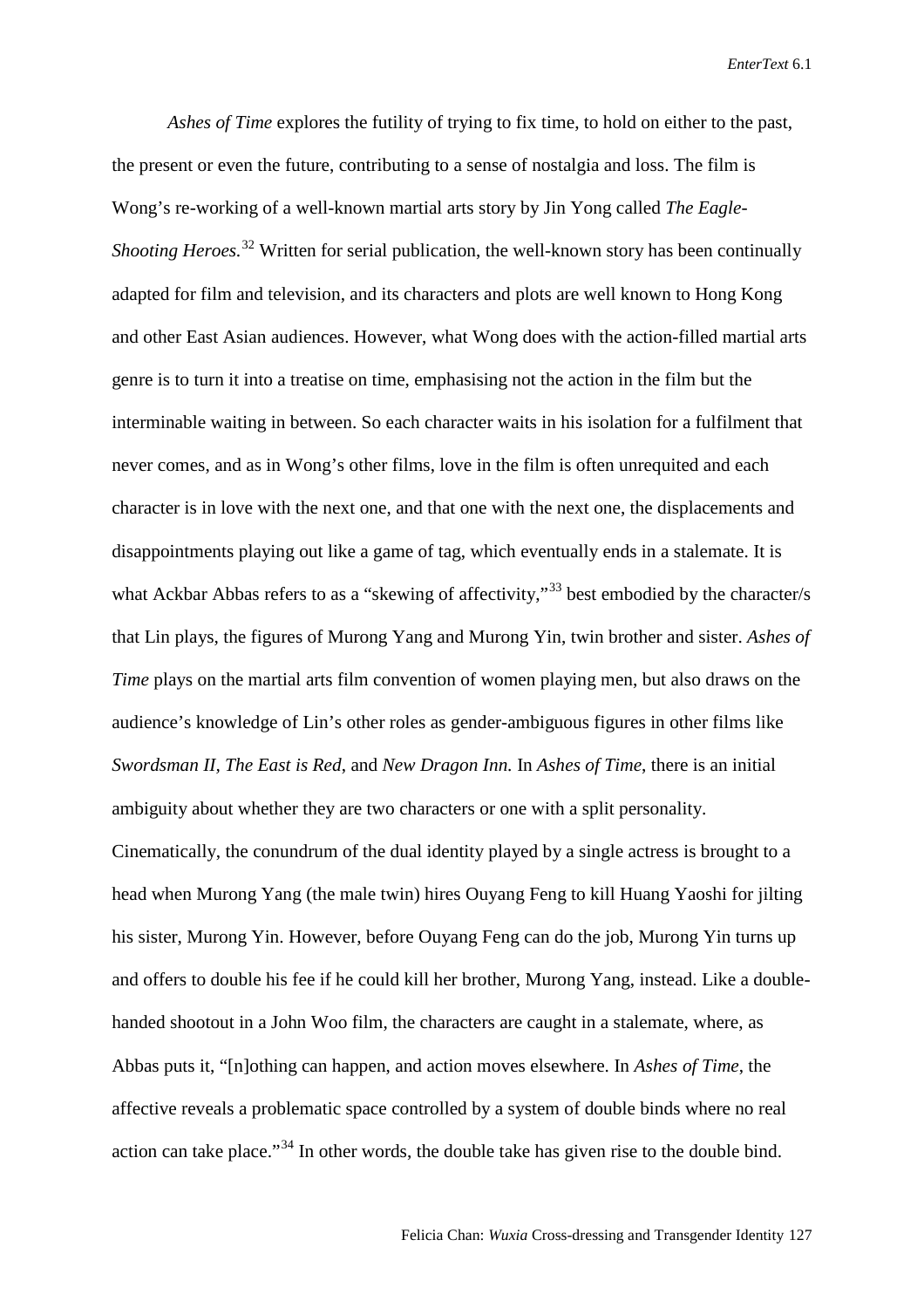This is *Waiting for Godot* without the jokes, where the audience is invited not to laugh at the characters but to join them in the endless wait for fulfilment. At the same time, the realms of the fictional and the real are conflated into the figure of Lin's character/s. The stalemate is not only caused by the twin brother and sister wanting to kill each other but by the audience knowing that there is only one of Brigitte Lin Ching-hsia. It is a perfect moment in gender theatricality identified by Siu Leung Li's account of the history of cross-dressing in the Chinese performative tradition: "classical writings on acting imply that the perfect performerin-role is one who transcends the boundary of the real and the fictional; or in other words, blends real life and playacting."<sup>[35](#page-20-0)</sup> At the same time, the sexual ambiguity is over-written by a more conventional essentialism, borne out by Li's discussion of how classical theories of cross-dressing on the stage were also "vested in the binary oppositions of form/appearance [*xing*] on the one hand, and essence/psyche [*shen*] on the other."<sup>[36](#page-20-1)</sup> Li argues that the crossdressing actors and actresses "were essentialists in that they believed in the essence of a biological sex as given;"<sup>[37](#page-20-30)</sup> their performances were in fact geared towards inhabiting the essence or psyche of the other sex. This drive towards essentialism contains what Li identifies as a "hidden contradiction," which one could argue is materially expressed in Wong Kar-wai's characterisation of the Murong twins: "If 'essence' is transferable and reiterative, it has to be redefined and understood in a different way, and this iterality reinforces gender as a performance act—even the 'essence' can be performed."[38](#page-20-2)

At the same time, this "essence" of gender taken to its most particular is also the "essence" of Lin's prominence as actress of her own time. Nearly every interview with her colleagues and contemporaries conducted by Akiko Tetsuya in her self-published book on Lin cites the actress as variously "unique" and "iconic;" Stan Lai, another director, refers to her as "a niche."<sup>[39](#page-20-3)</sup> To affirm or dispute what is effectively a subjective claim is ultimately futile. It may be that the fact that she is still *believed* to be so more than ten years since she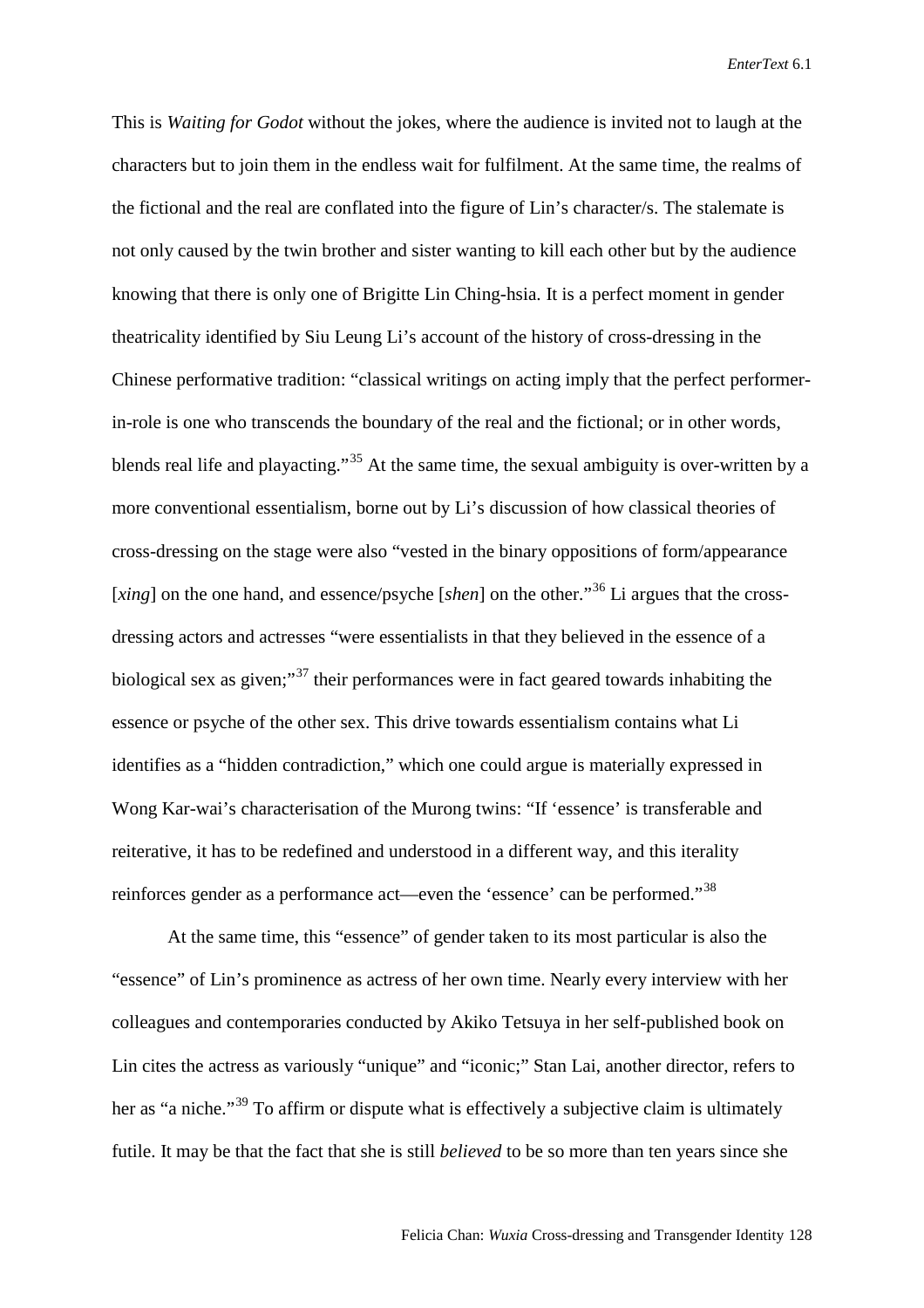<span id="page-18-0"></span>made her last film, is in part a contributing factor to the decline in the genre in Hong Kong. As Abbas notes, *Ashes of Time* "does not obviously parody or ironize the conventions of the genre. Rather, the implications of the genre are followed through to their catastrophic conclusions, giving us in the end the complex continuum of a blind space and a dead time."<sup>[40](#page-20-4)</sup> I have argued elsewhere<sup>[41](#page-20-31)</sup> that Ang Lee's *Crouching Tiger, Hidden Dragon*, which Hunt sees as a successor to Lin's films,  $42$  has attempted to revive the genre and perhaps even to reclaim some of its old glamour. Why and how Lin's glamour is attained from her cross-dressing/ transgender roles is perhaps not too dissimilar from the androgynous figure Marlene Dietrich often cut. I do not believe that these transgender formations on screen necessarily "de-naturalise" bipolar gender distinctions into what Judith Roof calls "The Unnameable,"<sup>[43](#page-20-33)</sup> though they certainly raise questions about its viability. Annette Kuhn likewise notes:

Just how transgressive such a strategy can finally be when deployed through the conventions of dominant cinema is arguable. But perhaps the pleasure of popular films of sexual disguise does nevertheless lie in their capacity to offer, at least momentarily, a vision of fluidity of gender options; to provide a glimpse of 'a world outside the order normally seen or thought about'—a utopian prospect of release from the ties of sexual difference that bind us into meaning, discourse, culture.<sup>[44](#page-20-7)</sup>

At the same time, transgender performance introduces a "third" dimension which, as Marjorie Garber argues, "questions binary thinking and introduces crisis—a crisis which is symptomatized by both the overestimation and the underestimation of cross- dressing," but is nonetheless a "mode of articulation, a way of describing a space of possibility."<sup>[45](#page-20-34)</sup> What these *wuxia* fictions achieve, *spectacularly*, by placing a well-known and glamorous actress into an androgynous role is precisely to walk that delicate gender divide, occasionally venturing to dip their toes into the water on either side.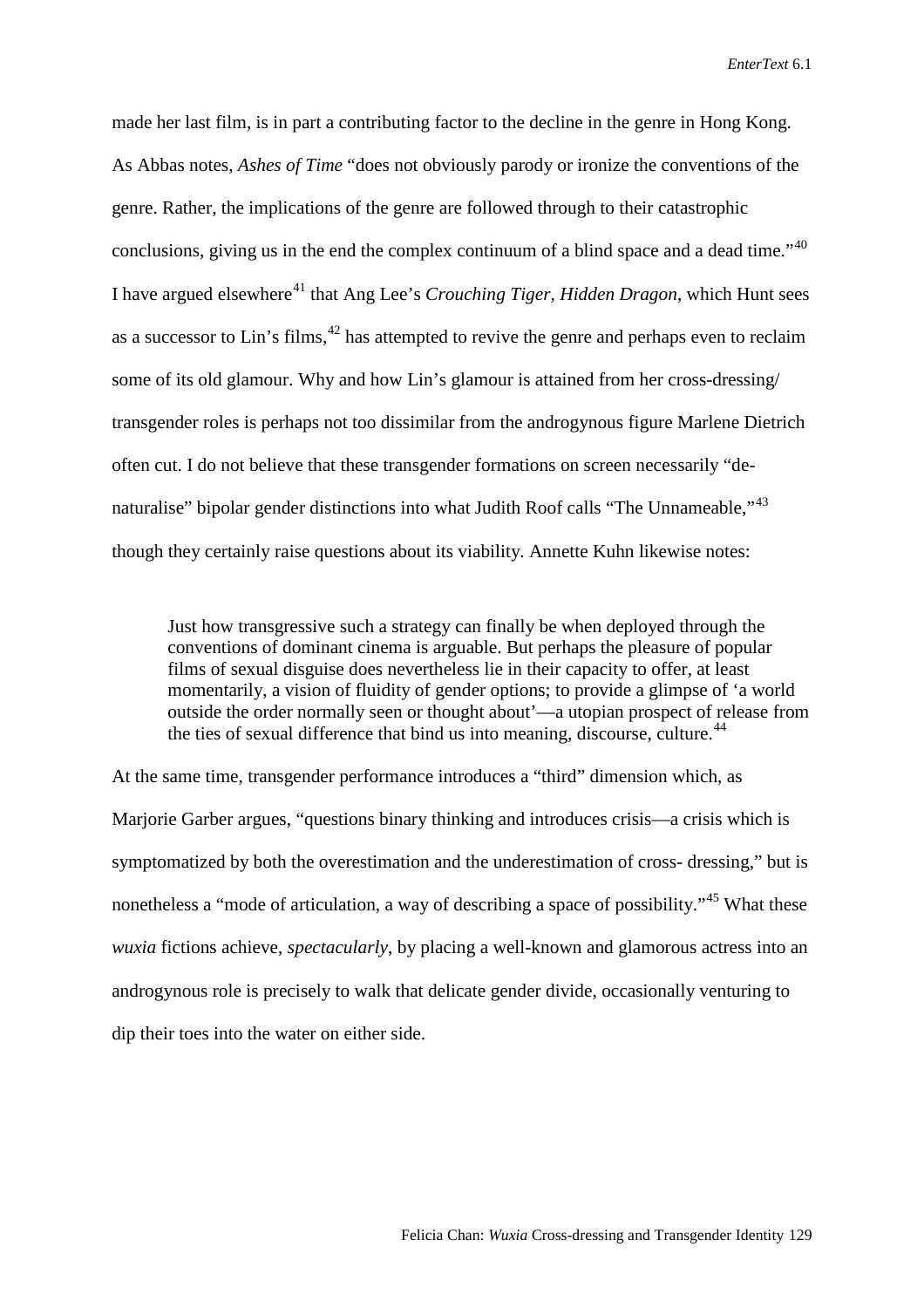<sup>1</sup> Annette Kuhn, *The power of the image: Essays on representation and sexuality* (London: Routledge and Kegan Paul, 1985), 49.<br><sup>2</sup> See Leon Hunt, *Kung Fu Cult Masters: From Bruce Lee to Crouching Tiger* (London: Wallflower, 2003), 136.

<span id="page-19-0"></span><sup>3</sup> Alisa Solomon, "It's never too late to switch: Crossing towards power," in Lesley Ferris, ed., Crossing the

<span id="page-19-2"></span><span id="page-19-1"></span>*Stage: Controversies on Cross-dressing* (London: Routlege, 1993), 145. <sup>4</sup> Solomon, 145.

 $\overline{a}$ 

<sup>6</sup> Jean-Louis Ginibre, *Ladies or Gentlemen: A Pictorial History of Male Cross-dressing in the Movies* (New York: Filipacchi, 2005), 8.

 $^7$  Kuhn, 56.<br><sup>8</sup> Ibid., 60.

<sup>9</sup> Judith Butler, *Gender Trouble: Feminism and the Subversion of Identity* (1990; New York: Routledge, 1999), xxii.

<sup>10</sup> Rolanda Chu, "*Swordsman II* and *The East is Red*: The 'Hong Kong film,' Entertainment and Gender" (*Bright Lights Film Journal* 13, 1994, http://www.brightlightsfilm.com/31/hk\_swordsman1.html [accessed 30 March 2006]<br><sup>11</sup> From a comment by the editor of this issue, Leon Hunt.

 $12$  King Hu is credited with directing this film, although he left the project before it was completed. Directorial responsibilities ended up being shared by Ching Siu-tung and Tsui Hark, among others. The Hong Kong Movie Database (www.hkmdb.com) cites no fewer than six names under the category of director.<br><sup>13</sup> Chu, "Swordsman II and The East is Red."

<sup>14</sup> Ibid.<br><sup>15</sup> Ibid.<br><sup>16</sup> Jean E. Howard, "Cross-dressing, the theatre and gender struggle in early modern England," 36.<br><sup>17</sup> Ibid.<br><sup>18</sup> Chu, "Swordsman II and *The East is Red.*"<br><sup>18</sup> Chu, "Swordsman II and *The East is* Continuum, 1985).

<sup>21</sup> Tsui Hark is listed as the producer of the *Swordsman* films, as well as *New Dragon Inn*, rather than the director, but it is well-known that he tends to have a fair amount of directorial control in the films that he "produces."

<sup>22</sup> Akiko Tetsuya, *The Last Star of the East: Brigitte Lin Ching Hsia and Her Films* (Los Angeles: Akiko Tetsuya, 2005), 191.<br><sup>23</sup> Chu, "Swordsman II and The East is Red".

<sup>24</sup> Hunt, 135.<br><sup>25</sup> See Stephen Teo's account of the Hong Kong film history in *Hong Kong Cinema: The Extra Dimensions* (London: British Film Institute, 1997).

<sup>26</sup> Peggy Phelan, "Crisscrossing cultures" in Lesley Ferris, ed., *Crossing the Stage: Controversies on Crossdressing (London: Routlege, 1993), 156–57.*<br><sup>27</sup> Siu Leung Li, *Cross-dressing in Chinese Opera (Hong Kong: Hong Kong University Press, 2003), 89.*<br><sup>28</sup> Butler, *Gender Trouble*, 33.<br><sup>29</sup> Tetsuya, viii.

 $^{30}$  A capsule history can be found in Tetsuya's book.  $^{31}$  Tetsuya, 140.